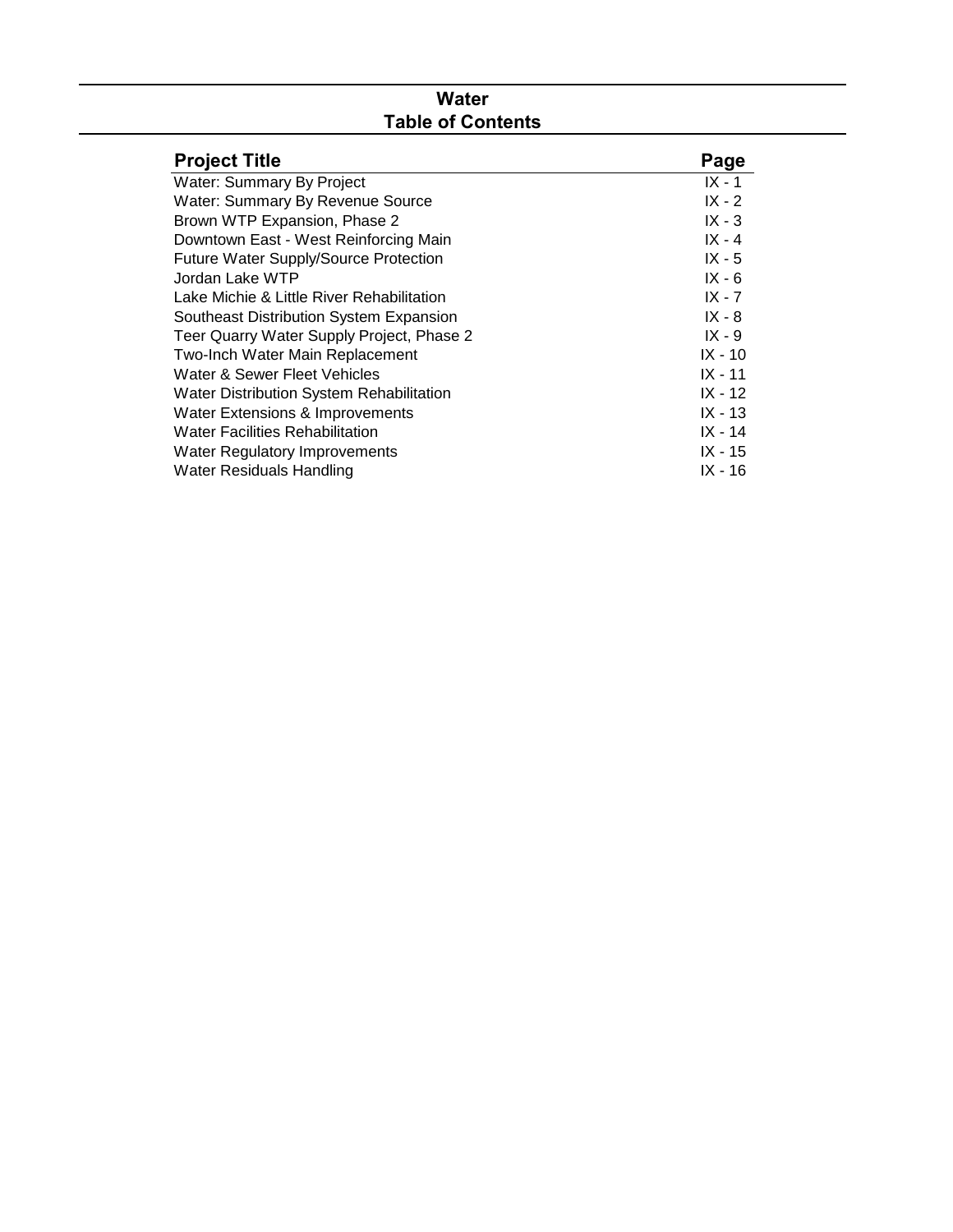#### **Program Category: Water**

| <b>SUMMARY BY PROJECT</b>                                        |                   |            |            |            |             |            |             |                        |                      |  |  |  |
|------------------------------------------------------------------|-------------------|------------|------------|------------|-------------|------------|-------------|------------------------|----------------------|--|--|--|
| Category                                                         | <b>Prior Year</b> | FY 2015-16 | FY 2016-17 | FY 2017-18 | FY 2018-19  | FY 2019-20 | FY 2020-21  | <b>Future</b><br>Years | <b>Total Request</b> |  |  |  |
| <b>Brown WTP</b><br>Expansion,<br>Phase 2                        | 13,577,957        | 0          | 0          | 0          | $\pmb{0}$   | 0          | 0           | $\mathbf 0$            | 13,577,957           |  |  |  |
| Downtown<br>East-West<br>Reinforcing<br>Main                     | 2,350,000         | 0          | 0          | 0          | 0           | 0          | 0           | $\mathbf 0$            | 2,350,000            |  |  |  |
| <b>Future Water</b><br>Supply/Source<br>Protection               | 5,738,721         | 2,135,000  | 500,000    | 500,000    | 500,000     | 500,000    | 500,000     | 500,000                | 10,873,721           |  |  |  |
| Jordan Lake<br><b>WTP</b>                                        | 2,932,146         | 2,250,000  | 3,000,000  | 3,000,000  | 0           | 80,000,000 | 0           | $\mathbf 0$            | 91,182,146           |  |  |  |
| Lake Michie &<br><b>Little River</b><br>Rehabilitation           | 2,596,238         | 0          | 500,000    | 500,000    | 500,000     | 500,000    | $\mathbf 0$ | 0                      | 4,596,238            |  |  |  |
| Southeast<br><b>Distribution</b><br>System<br>Expansion          | 7,162,000         | 0          | 0          | 0          | $\pmb{0}$   | 0          | 0           | $\mathbf 0$            | 7,162,000            |  |  |  |
| <b>Teer Quarry</b><br><b>Water Supply</b><br>Project, Phase<br>2 | 15,016,950        | 0          | 0          | $\pmb{0}$  | $\mathbf 0$ | 0          | 0           | $\pmb{0}$              | 15,016,950           |  |  |  |
| Two-Inch<br><b>Water Main</b><br>Replacement                     | 2,088,000         | 0          | 0          | $\pmb{0}$  | $\mathbf 0$ | 0          | 0           | $\mathbf 0$            | 2,088,000            |  |  |  |
| Water & Sewer<br><b>Fleet Vehicles</b>                           | 2,486,120         | 650,869    | 0          | 0          | 0           | 0          | 0           | $\pmb{0}$              | 3,136,989            |  |  |  |
| Water<br>Distribution<br>System<br>Rehabilitation                | 43,300,000        | 9,255,000  | 13,000,000 | 7,000,000  | 7,000,000   | 7,000,000  | 7,000,000   | 7,000,000              | 100,555,000          |  |  |  |
| Water<br>Extensions &<br>Improvements                            | 15,174,244        | 0          | 1,750,000  | 1,750,000  | 1,750,000   | 1,750,000  | 0           | $\mathbf 0$            | 22, 174, 244         |  |  |  |
| <b>Water Facilities</b><br>Rehabilitation                        | 30,415,219        | 2,100,000  | 2,450,000  | 1,800,000  | 1,300,000   | 1,300,000  | 1,300,000   | 1,300,000              | 41,965,219           |  |  |  |
| Water<br>Regulatory<br>Improvements                              | 33,768,000        | 1,500,000  | $\pmb{0}$  | 0          | 0           | 0          | 0           | 0                      | 35,268,000           |  |  |  |
| Water<br>Residuals<br>Handling                                   | 6,550,000         | 39,000,000 | 0          | $\pmb{0}$  | 0           | 0          | $\pmb{0}$   | $\pmb{0}$              | 45,550,000           |  |  |  |
|                                                                  |                   |            |            |            |             |            |             |                        |                      |  |  |  |

**\$183,155,595 \$56,890,869 \$21,200,000 \$14,550,000 \$11,050,000 \$91,050,000 \$8,800,000 \$8,800,000 \$395,496,464**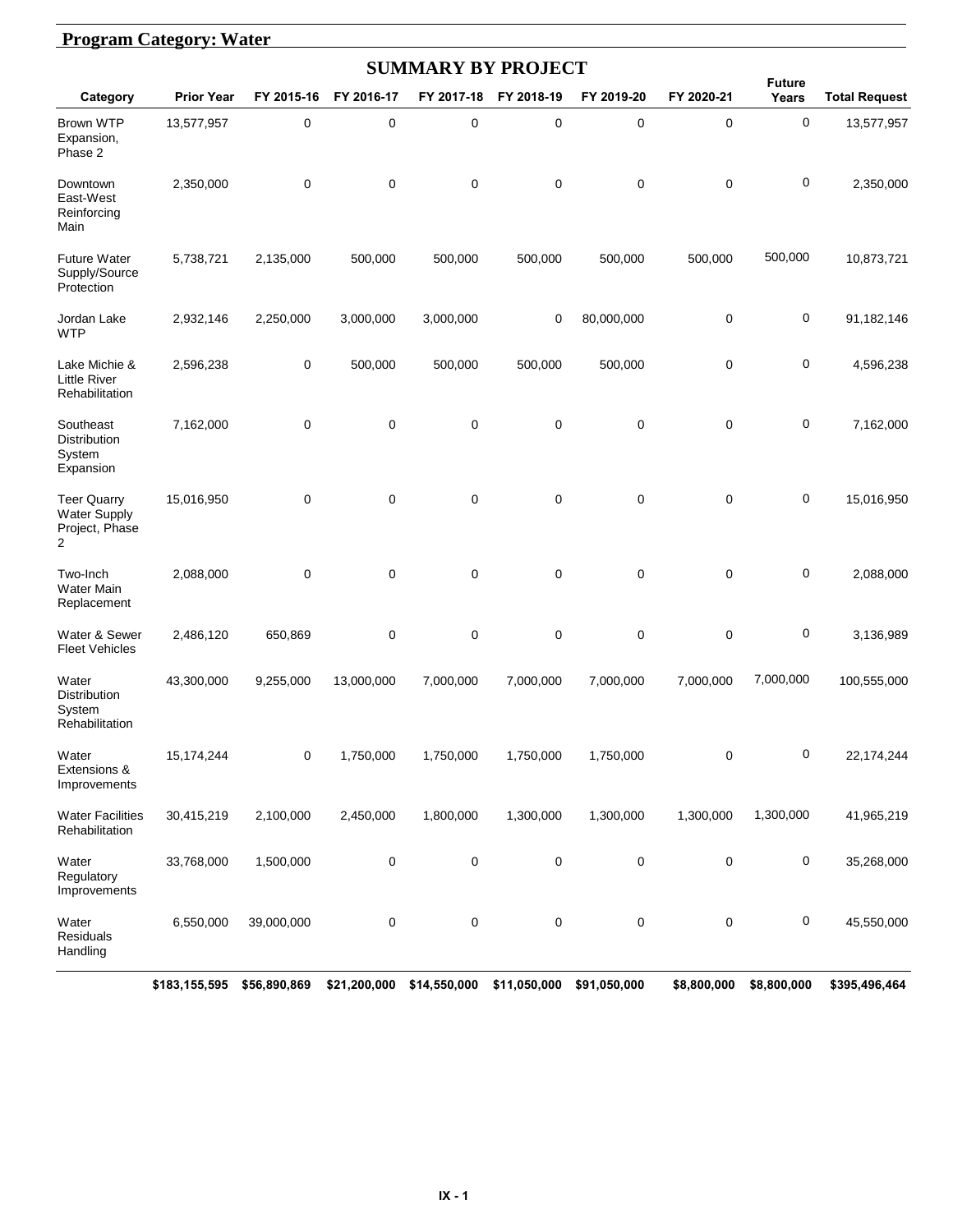#### **SUMMARY BY REVENUE SOURCE**

|                          |                            |            |              |            |                           |               |             | <b>Future</b> |                    |
|--------------------------|----------------------------|------------|--------------|------------|---------------------------|---------------|-------------|---------------|--------------------|
| Category                 | <b>Prior Year</b>          | FY 2015-16 | FY 2016-17   | FY 2017-18 | FY 2018-19                | 2019-20<br>FΥ | FY 2020-21  | Years         | <b>Total Funds</b> |
| Unidentified             |                            |            |              |            |                           |               |             |               |                    |
| <b>Rev Unauthorized</b>  | 120,386,466                | 56,240,000 | 19,450,000   | 12,800,000 | 9,300,000                 | 89,300,000    | 8,800,000   | 8,800,000     | 325,076,466        |
| <b>Rev Authorized</b>    | 7,627,043                  |            |              |            |                           |               |             | 0             | 7,627,043          |
| Pay-As-You-Go            | 39,586,480                 | 650.869    | 1,750,000    | 1,750,000  | 1.750.000                 | 1,750,000     |             | 0             | 47,237,349         |
| Other                    | 6,470,020                  |            |              |            |                           |               |             | 0             | 6,470,020          |
| Intergovernmental        | 5,985,586                  |            |              |            |                           |               |             | 0             | 5,985,586          |
| <b>Installment Sales</b> |                            |            |              |            |                           |               |             |               | 0                  |
| Impact Fees              |                            |            |              |            |                           |               |             |               | 0                  |
| <b>GOB Unauthorized</b>  |                            |            |              |            |                           |               |             |               |                    |
| <b>GOB Authorized</b>    | 3,100,000                  |            |              |            |                           |               |             | 0             | 3,100,000          |
|                          | \$183,155,595 \$56,890,869 |            | \$21.200.000 |            | \$14,550,000 \$11,050,000 | \$91.050.000  | \$8,800,000 | \$8,800,000   | 395.496.464        |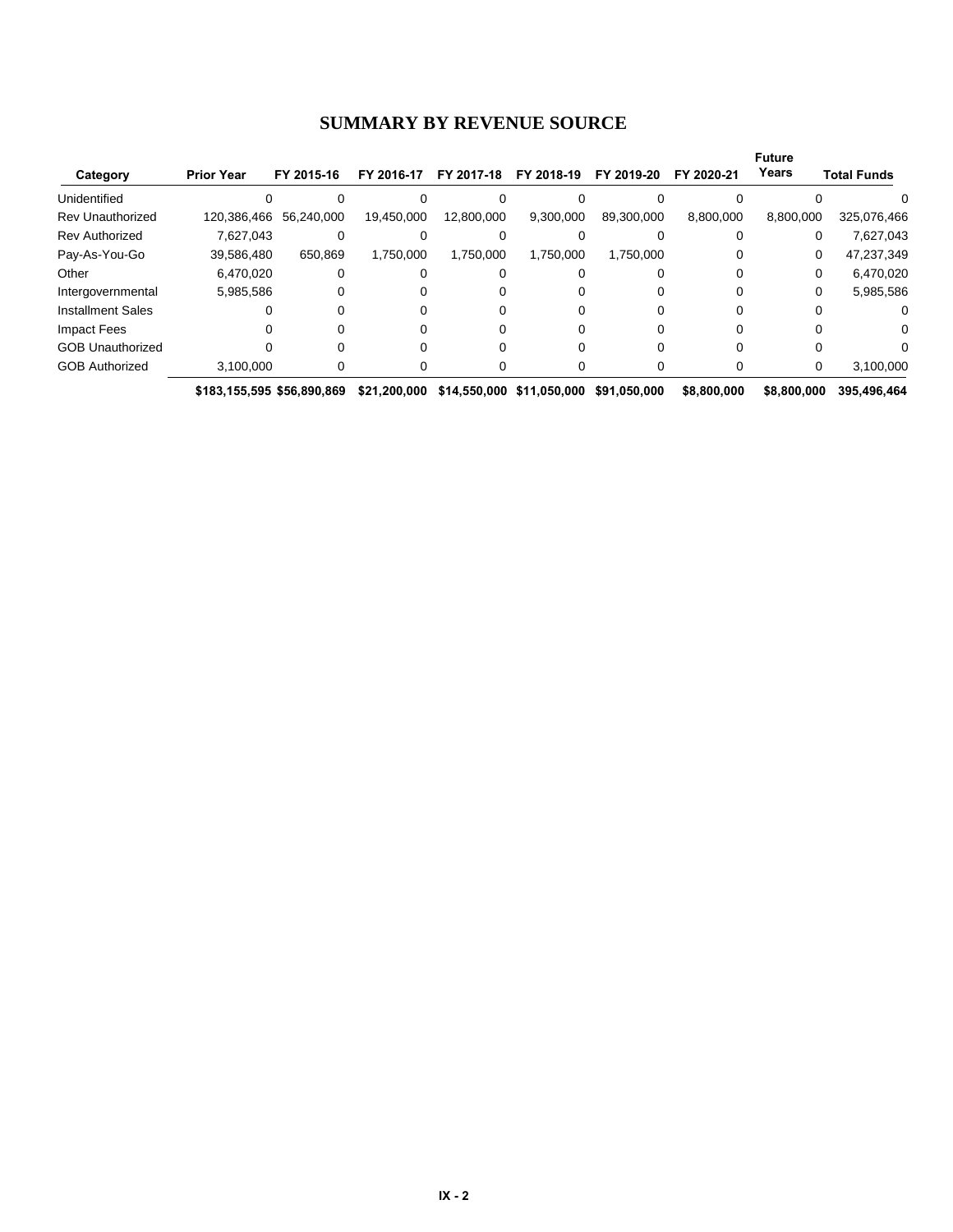| Service Area                 |                                                      |                                                                                                                                                                                                                                                                                                   | Department        |            |                         | Division/Program:                      |            | District:               |                 |
|------------------------------|------------------------------------------------------|---------------------------------------------------------------------------------------------------------------------------------------------------------------------------------------------------------------------------------------------------------------------------------------------------|-------------------|------------|-------------------------|----------------------------------------|------------|-------------------------|-----------------|
| Water                        |                                                      |                                                                                                                                                                                                                                                                                                   | Water Management  |            |                         |                                        |            | $\overline{\mathbf{c}}$ |                 |
| <b>Project Title</b>         |                                                      |                                                                                                                                                                                                                                                                                                   | <b>Pin Number</b> |            |                         | <b>Master Plan</b>                     |            |                         |                 |
| Brown WTP Expansion, Phase 2 |                                                      |                                                                                                                                                                                                                                                                                                   | 0835-04-72-4043   |            |                         | Water and Sewer Utility Strategic Plan |            |                         |                 |
| <b>Project Description</b>   |                                                      |                                                                                                                                                                                                                                                                                                   |                   |            |                         |                                        |            |                         |                 |
|                              |                                                      | The second expansion design phase of the Brown WTP will be finished with<br>current projects, and construction will begin when State Permit is issued.<br>Facility funding for both water treatment plants for residuals handling was<br>moved to a new CIP item titled Water Residuals Handling. |                   |            |                         |                                        |            |                         |                 |
| <b>PROJECT STATUS -</b>      |                                                      | June 2015                                                                                                                                                                                                                                                                                         |                   |            | <b>PROJECTED DATES:</b> |                                        |            | <b>TYPE REQUEST</b>     |                 |
|                              |                                                      | \$5,536,881                                                                                                                                                                                                                                                                                       |                   |            |                         | 01/06                                  |            | Continuation            |                 |
|                              | <b>Total Expenditures</b><br>Beginning<br>Completion |                                                                                                                                                                                                                                                                                                   |                   |            |                         | 01/18                                  |            |                         |                 |
|                              |                                                      |                                                                                                                                                                                                                                                                                                   |                   |            |                         |                                        |            |                         |                 |
| <i><b>Appropriation</b></i>  | <b>Prior Year</b>                                    | 2015-16                                                                                                                                                                                                                                                                                           | 2016-17           | 2017-18    | 2018-19                 | 2019-20                                | 2020-21    | <b>Future</b><br>Years  | <b>TOTAL</b>    |
| Planning/Design              | \$5,735,000                                          | \$0                                                                                                                                                                                                                                                                                               | \$0               | \$0        | \$0                     | \$0                                    | \$0        | \$0                     | \$5,735,000     |
| Land                         | \$150,000                                            | \$0                                                                                                                                                                                                                                                                                               | \$0               | \$0        | \$0                     | \$0                                    | \$0        | \$0                     | \$150,000       |
| Construction                 | \$6,954,382                                          | \$0                                                                                                                                                                                                                                                                                               | \$0               | \$0        | \$0                     | \$0                                    | \$0        | \$0                     | \$6,954,382     |
| Equip/Furnishings            | \$481,575                                            | \$0                                                                                                                                                                                                                                                                                               | \$0               | \$0        | \$0                     | \$0                                    | \$0        | \$0                     | \$481,575       |
| Contingency                  | \$257,000                                            | \$0                                                                                                                                                                                                                                                                                               | \$0               | \$0        | \$0                     | \$0                                    | \$0        | \$0                     | \$257,000       |
| <b>Total</b>                 | \$13,577,957                                         | \$0                                                                                                                                                                                                                                                                                               | \$0               | \$0        | \$0                     | \$0                                    | \$0        | \$0                     | \$13,577,957    |
| Revenue                      | <b>Prior Year</b>                                    | 2015-16                                                                                                                                                                                                                                                                                           | 2016-17           | 2017-18    | 2018-19                 | 2019-20                                | 2020-21    | <b>Future</b><br>Years  | <b>TOTAL</b>    |
| Pay-As-You-Go                | \$2,859,675                                          | \$0                                                                                                                                                                                                                                                                                               | \$0               | \$0        | \$0                     | \$0                                    | \$0        | \$0                     | \$2,859,675     |
| <b>GOB Authorized</b>        | \$1,000,000                                          | \$0                                                                                                                                                                                                                                                                                               | \$0               | \$0        | \$0                     | \$0                                    | \$0        | \$0                     | \$1,000,000     |
| <b>GOB Unauthorize</b>       | \$0                                                  | \$0                                                                                                                                                                                                                                                                                               | \$0               | \$0        | \$0                     | \$0                                    | \$0        | \$0                     | \$0             |
| Rev Authorized               | \$0                                                  | \$0                                                                                                                                                                                                                                                                                               | \$0               | \$0        | \$0                     | \$0                                    | \$0        | \$0                     | \$0             |
| Rev Unauthorized             | \$3,457,920                                          | \$0                                                                                                                                                                                                                                                                                               | \$0               | \$0        | \$0                     | \$0                                    | \$0        | \$0                     | \$3,457,920     |
| <b>Installment Sales</b>     | \$0                                                  | \$0                                                                                                                                                                                                                                                                                               | \$0               | \$0        | \$0                     | \$0                                    | \$0        | \$0                     | \$0             |
| <b>Impact Fees</b>           | \$0                                                  | \$0                                                                                                                                                                                                                                                                                               | \$0               | \$0        | \$0                     | \$0                                    | \$0        | \$0                     | \$0             |
| Intergovernmental            | \$3,131,282                                          | \$0                                                                                                                                                                                                                                                                                               | \$0               | \$0        | \$0                     | \$0                                    | \$0        | \$0                     | \$3,131,282     |
| Other                        | \$3,129,080                                          | \$0                                                                                                                                                                                                                                                                                               | \$0               | \$0        | \$0                     | \$0                                    | \$0        | \$0                     | \$3,129,080     |
| Unidentified                 | \$0                                                  | \$0                                                                                                                                                                                                                                                                                               | \$0               | \$0        | \$0                     | \$0                                    | \$0        | \$0                     | \$0             |
| <b>Total</b>                 | \$13,577,957                                         | \$0                                                                                                                                                                                                                                                                                               | \$0               | \$0        | \$0                     | \$0                                    | \$0        | \$0                     | \$13,577,957    |
| <b>Operating</b>             | <b>Prior Year</b>                                    | 2015-16                                                                                                                                                                                                                                                                                           | 2016-17           | 2017-18    | 2018-19                 | 2019-20                                | 2020-21    | <b>Future</b><br>Years  | <b>TOTAL</b>    |
| Capital Outlay               | \$0                                                  |                                                                                                                                                                                                                                                                                                   |                   |            |                         |                                        |            | \$0                     | \$0             |
| Maint/Operations             |                                                      | \$0                                                                                                                                                                                                                                                                                               | \$0<br>\$0        | \$0<br>\$0 | \$0                     | \$0                                    | \$0<br>\$0 | \$0                     |                 |
| Personnel                    | \$11,000<br>\$0                                      | \$0<br>\$0                                                                                                                                                                                                                                                                                        | \$0               | \$0        | \$0<br>\$0              | \$0<br>\$0                             | \$0        | \$0                     | \$11,000<br>\$0 |
| <b>Total</b>                 | \$11,000                                             | \$0                                                                                                                                                                                                                                                                                               | \$0               | \$0        | \$0                     | \$0                                    | \$0        | \$0                     | \$11,000        |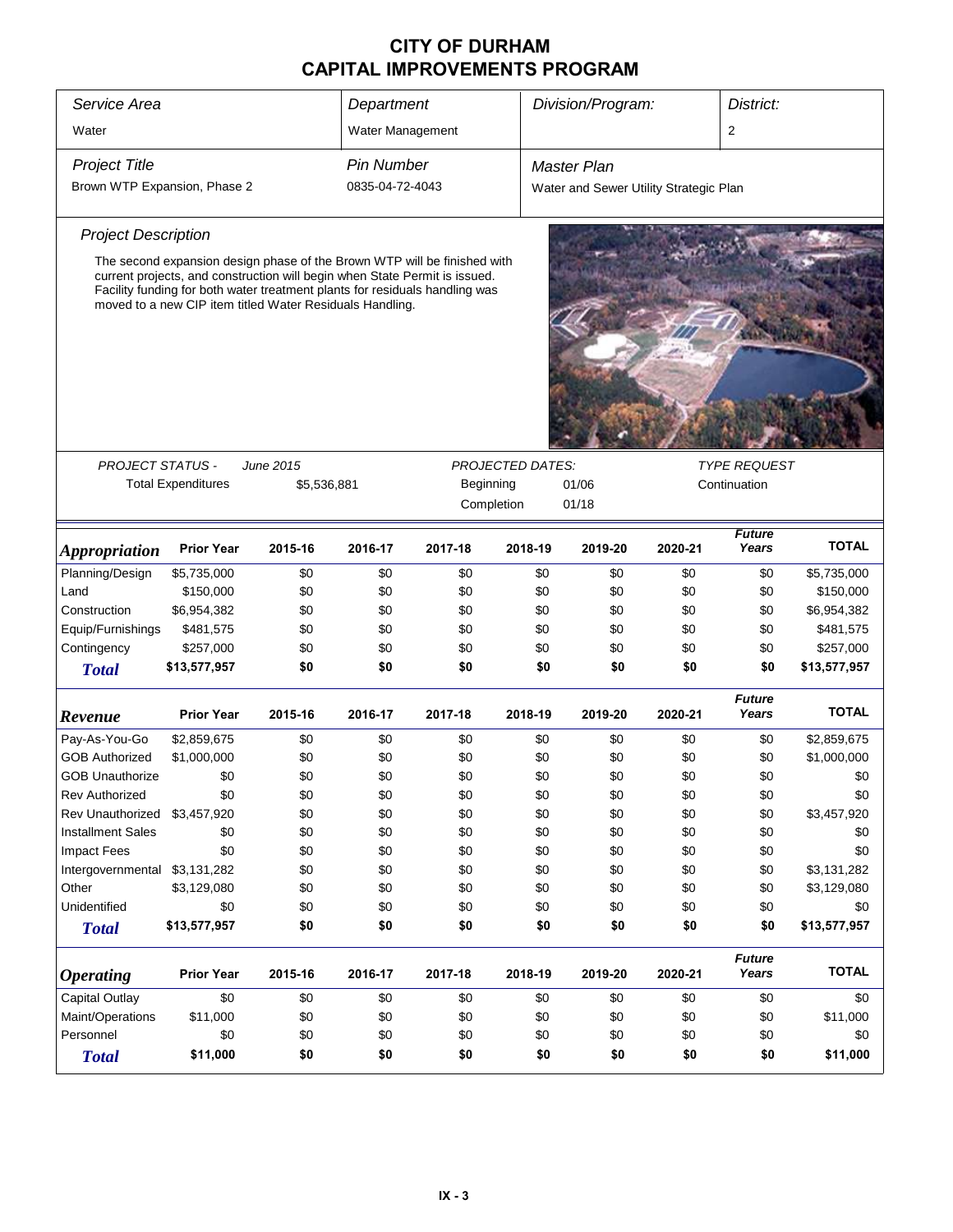| Service Area                        |                                                                                                                                                                                                                                                                                                        |           | Department        |                                                             |            | Division/Program:              |         |                        | District:    |  |
|-------------------------------------|--------------------------------------------------------------------------------------------------------------------------------------------------------------------------------------------------------------------------------------------------------------------------------------------------------|-----------|-------------------|-------------------------------------------------------------|------------|--------------------------------|---------|------------------------|--------------|--|
| Water                               |                                                                                                                                                                                                                                                                                                        |           | Water Management  |                                                             |            | <b>Utility Engineering</b>     |         | 1,3,4,5                |              |  |
| <b>Project Title</b>                |                                                                                                                                                                                                                                                                                                        |           | <b>Pin Number</b> |                                                             |            | <b>Master Plan</b>             |         |                        |              |  |
| Downtown East-West Reinforcing Main |                                                                                                                                                                                                                                                                                                        |           |                   |                                                             |            | 2002 Distribution System Study |         |                        |              |  |
| <b>Project Description</b>          |                                                                                                                                                                                                                                                                                                        |           |                   |                                                             |            |                                |         |                        |              |  |
|                                     | Conduct a route analysis, followed by design, permitting, and construction for<br>a 36-inch water transmission main. The main will be a continuation of the 36-<br>inch Hillandale Dual Water Main Replacement project that eventually ties into<br>the elevated storage tank at Pettigrew and Alston. |           |                   |                                                             |            |                                |         |                        |              |  |
|                                     |                                                                                                                                                                                                                                                                                                        |           |                   |                                                             |            |                                |         |                        |              |  |
| <b>PROJECT STATUS -</b>             |                                                                                                                                                                                                                                                                                                        | June 2015 |                   | <b>TYPE REQUEST</b><br><b>PROJECTED DATES:</b><br>Beginning |            |                                |         |                        |              |  |
|                                     | <b>Total Expenditures</b>                                                                                                                                                                                                                                                                              |           | \$0               |                                                             | Completion | 06/13<br>07/17                 |         | Continuation           |              |  |
| <b>Appropriation</b>                | <b>Prior Year</b>                                                                                                                                                                                                                                                                                      | 2015-16   | 2016-17           | 2017-18                                                     | 2018-19    | 2019-20                        | 2020-21 | <b>Future</b><br>Years | <b>TOTAL</b> |  |
| Planning/Design                     | \$2,350,000                                                                                                                                                                                                                                                                                            | \$0       | \$0               | \$0                                                         | \$0        | \$0                            | \$0     | \$0                    | \$2,350,000  |  |
| Land                                | \$0                                                                                                                                                                                                                                                                                                    | \$0       | \$0               | \$0                                                         | \$0        | \$0                            | \$0     | \$0                    | \$0          |  |
| Construction                        | \$0                                                                                                                                                                                                                                                                                                    | \$0       | \$0               | \$0                                                         | \$0        | \$0                            | \$0     | \$0                    | \$0          |  |
| Equip/Furnishings                   | \$0                                                                                                                                                                                                                                                                                                    | \$0       | \$0               | \$0                                                         | \$0        | \$0                            | \$0     | \$0                    | \$0          |  |
| Contingency                         | \$0                                                                                                                                                                                                                                                                                                    | \$0       | \$0               | \$0                                                         | \$0        | \$0                            | \$0     | \$0                    | \$0          |  |
| <b>Total</b>                        | \$2,350,000                                                                                                                                                                                                                                                                                            | \$0       | \$0               | \$0                                                         | \$0        | \$0                            | \$0     | \$0                    | \$2,350,000  |  |
| Revenue                             | <b>Prior Year</b>                                                                                                                                                                                                                                                                                      | 2015-16   | 2016-17           | 2017-18                                                     | 2018-19    | 2019-20                        | 2020-21 | <b>Future</b><br>Years | <b>TOTAL</b> |  |
| Pay-As-You-Go                       | \$2,350,000                                                                                                                                                                                                                                                                                            | \$0       | \$0               | \$0                                                         | \$0        | \$0                            | \$0     | \$0                    | \$2,350,000  |  |
| <b>GOB Authorized</b>               | \$0                                                                                                                                                                                                                                                                                                    | \$0       | \$0               | \$0                                                         | \$0        | \$0                            | \$0     | \$0                    | \$0          |  |
| <b>GOB Unauthorize</b>              | \$0                                                                                                                                                                                                                                                                                                    | \$0       | \$0               | \$0                                                         | \$0        | \$0                            | \$0     | \$0                    | \$0          |  |
| Rev Authorized                      | \$0                                                                                                                                                                                                                                                                                                    | \$0       | \$0               | \$0                                                         | \$0        | \$0                            | \$0     | \$0                    | \$0          |  |
| <b>Rev Unauthorized</b>             | \$0                                                                                                                                                                                                                                                                                                    | \$0       | \$0               | \$0                                                         | \$0        | \$0                            | \$0     | \$0                    | \$0          |  |
| <b>Installment Sales</b>            | \$0                                                                                                                                                                                                                                                                                                    | \$0       | \$0               | \$0                                                         | \$0        | \$0                            | \$0     | \$0                    | \$0          |  |
| <b>Impact Fees</b>                  | \$0                                                                                                                                                                                                                                                                                                    | \$0       | \$0               | \$0                                                         | \$0        | \$0                            | \$0     | \$0                    | \$0          |  |
| Intergovernmental                   | \$0                                                                                                                                                                                                                                                                                                    | \$0       | \$0               | \$0                                                         | \$0        | \$0                            | \$0     | \$0                    | \$0          |  |
| Other                               | \$0                                                                                                                                                                                                                                                                                                    | \$0       | \$0               | \$0                                                         | \$0        | \$0                            | \$0     | \$0                    | \$0          |  |
| Unidentified                        | \$0                                                                                                                                                                                                                                                                                                    | \$0       | \$0               | \$0                                                         | \$0        | \$0                            | \$0     | \$0                    | \$0          |  |
| <b>Total</b>                        | \$2,350,000                                                                                                                                                                                                                                                                                            | \$0       | \$0               | \$0                                                         | \$0        | \$0                            | \$0     | \$0                    | \$2,350,000  |  |
| <b>Operating</b>                    | <b>Prior Year</b>                                                                                                                                                                                                                                                                                      | 2015-16   | 2016-17           | 2017-18                                                     | 2018-19    | 2019-20                        | 2020-21 | <b>Future</b><br>Years | <b>TOTAL</b> |  |
| Capital Outlay                      | \$0                                                                                                                                                                                                                                                                                                    | \$0       | \$0               | \$0                                                         | \$0        | \$0                            | \$0     | \$0                    | \$0          |  |
| Maint/Operations                    | \$0                                                                                                                                                                                                                                                                                                    | \$0       | \$0               | \$0                                                         | \$0        | \$0                            | \$0     | \$0                    | \$0          |  |
| Personnel                           | \$0                                                                                                                                                                                                                                                                                                    | \$0       | \$0               | \$0                                                         | \$0        | \$0                            | \$0     | \$0                    | \$0          |  |
| <b>Total</b>                        | \$0                                                                                                                                                                                                                                                                                                    | \$0       | \$0               | \$0                                                         | \$0        | \$0                            | \$0     | \$0                    | \$0          |  |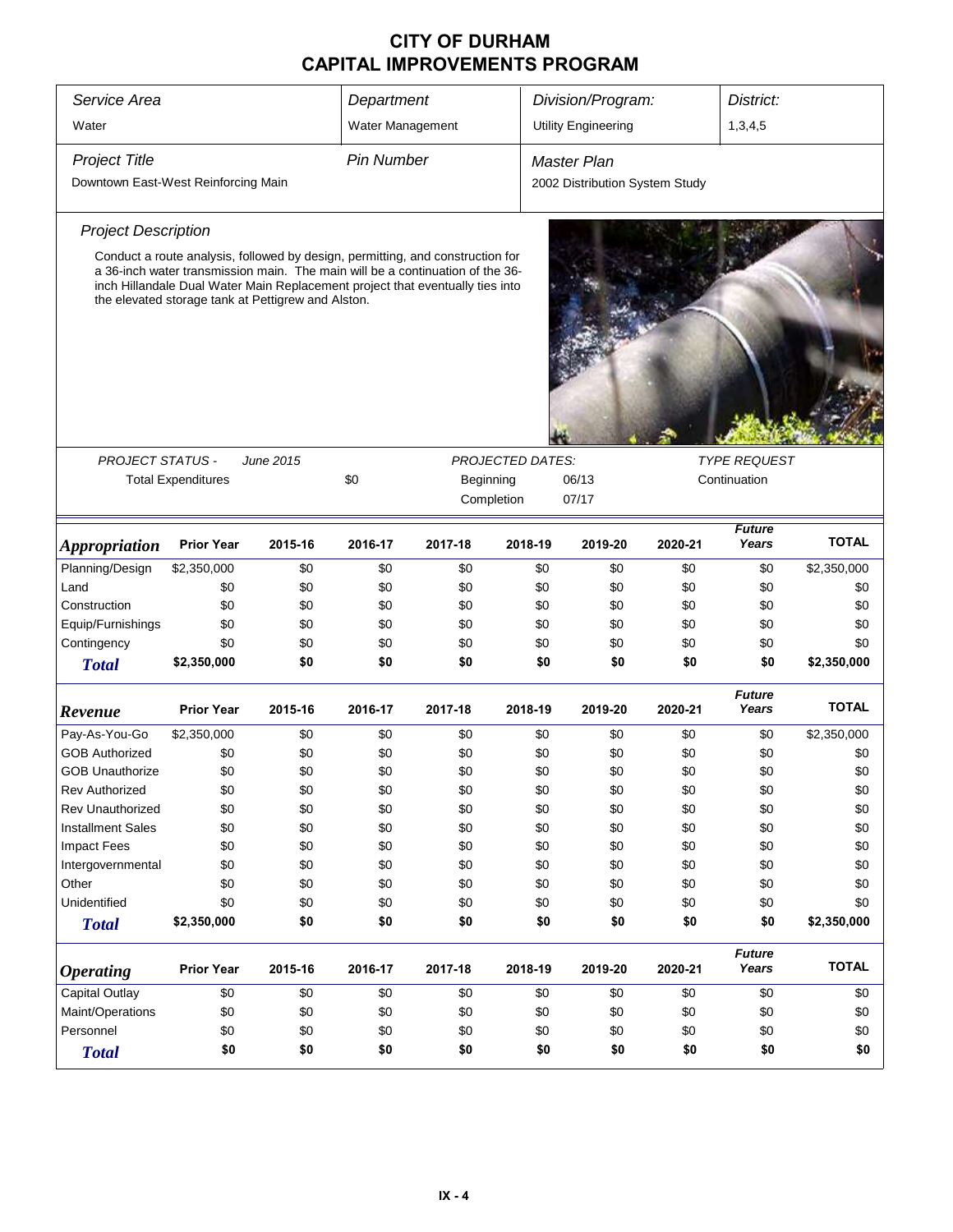| Service Area<br>Department<br>Division/Program:<br>District: |                                                       |                                                                                |                   |           |                         |                                        |           |                        |              |  |
|--------------------------------------------------------------|-------------------------------------------------------|--------------------------------------------------------------------------------|-------------------|-----------|-------------------------|----------------------------------------|-----------|------------------------|--------------|--|
| Water                                                        |                                                       |                                                                                | Water Management  |           |                         | <b>Utility Engineering</b>             | All       |                        |              |  |
| <b>Project Title</b>                                         |                                                       |                                                                                | <b>Pin Number</b> |           |                         | Master Plan                            |           |                        |              |  |
| Future Water Supply/Source Protection                        |                                                       |                                                                                |                   |           |                         | Water and Sewer Utility Strategic Plan |           |                        |              |  |
|                                                              |                                                       |                                                                                |                   |           |                         |                                        |           |                        |              |  |
| <b>Project Description</b>                                   |                                                       |                                                                                |                   |           |                         |                                        |           |                        |              |  |
|                                                              |                                                       | This project provides funding for the acquisition of land needed for expansion |                   |           |                         |                                        |           |                        |              |  |
| additional buffer areas.                                     |                                                       | of the City's water supplies and protection of existing lakes by acquiring     |                   |           |                         |                                        |           |                        |              |  |
|                                                              |                                                       |                                                                                |                   |           |                         |                                        |           |                        |              |  |
|                                                              |                                                       |                                                                                |                   |           |                         |                                        |           |                        |              |  |
|                                                              |                                                       |                                                                                |                   |           |                         |                                        |           |                        |              |  |
|                                                              |                                                       |                                                                                |                   |           |                         |                                        |           |                        |              |  |
|                                                              |                                                       |                                                                                |                   |           |                         |                                        |           |                        |              |  |
|                                                              |                                                       |                                                                                |                   |           |                         |                                        |           |                        |              |  |
|                                                              |                                                       |                                                                                |                   |           |                         |                                        |           |                        |              |  |
| <b>PROJECT STATUS -</b>                                      |                                                       | <b>June 2015</b>                                                               |                   |           | <b>PROJECTED DATES:</b> |                                        |           | <b>TYPE REQUEST</b>    |              |  |
|                                                              | <b>Total Expenditures</b><br>\$2,945,298<br>Beginning |                                                                                |                   |           |                         |                                        |           | Continuation           |              |  |
|                                                              |                                                       |                                                                                |                   |           | Completion              | 07/19                                  |           |                        |              |  |
|                                                              |                                                       |                                                                                |                   |           |                         |                                        |           | <b>Future</b>          |              |  |
| <i><b>Appropriation</b></i>                                  | <b>Prior Year</b>                                     | 2015-16                                                                        | 2016-17           | 2017-18   | 2018-19                 | 2019-20                                | 2020-21   | Years                  | <b>TOTAL</b> |  |
| Planning/Design                                              | \$121,426                                             | \$0                                                                            | \$0               | \$0       | \$0                     | \$0                                    | \$0       | \$0                    | \$121,426    |  |
| Land                                                         | \$4,820,204                                           | \$2,135,000                                                                    | \$500,000         | \$500,000 | \$500,000               | \$500,000                              | \$500,000 | \$500,000              | \$9,955,204  |  |
| Construction                                                 | \$797,091                                             | \$0                                                                            | \$0               | \$0       | \$0                     | \$0                                    | \$0       | \$0                    | \$797,091    |  |
| Equip/Furnishings                                            | \$0                                                   | \$0                                                                            | \$0               | \$0       | \$0                     | \$0                                    | \$0       | \$0                    | \$0          |  |
| Contingency                                                  | \$0                                                   | \$0                                                                            | \$0               | \$0       | \$0                     | \$0                                    | \$0       | \$0                    | \$0          |  |
| <b>Total</b>                                                 | \$5,738,721                                           | \$2,135,000                                                                    | \$500,000         | \$500,000 | \$500,000               | \$500,000                              | \$500,000 | \$500,000              | \$10,873,721 |  |
|                                                              |                                                       |                                                                                |                   |           |                         |                                        |           | <b>Future</b>          |              |  |
| Revenue                                                      | <b>Prior Year</b>                                     | 2015-16                                                                        | 2016-17           | 2017-18   | 2018-19                 | 2019-20                                | 2020-21   | Years                  | <b>TOTAL</b> |  |
| Pay-As-You-Go                                                | \$66,843                                              | \$0                                                                            | \$0               | \$0       | \$0                     | \$0                                    | \$0       | \$0                    | \$66,843     |  |
| <b>GOB Authorized</b>                                        | \$0                                                   | \$0                                                                            | \$0               | \$0       | \$0                     | \$0                                    | \$0       | \$0                    | \$0          |  |
| <b>GOB Unauthorize</b>                                       | \$0                                                   | \$0                                                                            | \$0               | \$0       | \$0                     | \$0                                    | \$0       | \$0                    | \$0          |  |
| <b>Rev Authorized</b>                                        | \$0                                                   | \$0                                                                            | \$0               | \$0       | \$0                     | \$0                                    | \$0       | \$0                    | \$0          |  |
| Rev Unauthorized                                             | \$3,813,800                                           | \$2,135,000                                                                    | \$500,000         | \$500,000 | \$500,000               | \$500,000                              | \$500,000 | \$500,000              | \$8,948,800  |  |
| <b>Installment Sales</b>                                     | \$0                                                   | \$0                                                                            | \$0               | \$0       | \$0                     | \$0                                    | \$0       | \$0                    | \$0          |  |
| <b>Impact Fees</b>                                           | \$0                                                   | \$0                                                                            | \$0               | \$0       | \$0                     | \$0                                    | \$0       | \$0                    | \$0          |  |
| Intergovernmental \$1,350,000                                |                                                       | \$0                                                                            | \$0               | \$0       | \$0                     | \$0                                    | \$0       | \$0                    | \$1,350,000  |  |
| Other                                                        | \$508,078                                             | \$0                                                                            | \$0               | \$0       | \$0                     | \$0                                    | \$0       | \$0                    | \$508,078    |  |
| Unidentified                                                 | \$0                                                   | \$0                                                                            | \$0               | \$0       | \$0                     | \$0                                    | \$0       | \$0                    | \$0          |  |
| <b>Total</b>                                                 | \$5,738,721                                           | \$2,135,000                                                                    | \$500,000         | \$500,000 | \$500,000               | \$500,000                              | \$500,000 | \$500,000              | \$10,873,721 |  |
| <b>Operating</b>                                             | <b>Prior Year</b>                                     | 2015-16                                                                        | 2016-17           | 2017-18   | 2018-19                 | 2019-20                                | 2020-21   | <b>Future</b><br>Years | <b>TOTAL</b> |  |
| <b>Capital Outlay</b>                                        | \$0                                                   | \$0                                                                            | \$0               | \$0       | \$0                     | \$0                                    | \$0       | \$0                    | \$0          |  |
| Maint/Operations                                             | \$0                                                   | \$0                                                                            | \$0               | \$0       | \$0                     | \$0                                    | \$0       | \$0                    | \$0          |  |
| Personnel                                                    | \$0                                                   | \$0                                                                            | \$0               | \$0       | \$0                     | \$0                                    | \$0       | \$0                    | \$0          |  |
| <b>Total</b>                                                 | \$0                                                   | \$0                                                                            | \$0               | \$0       | \$0                     | \$0                                    | \$0       | \$0                    | \$0          |  |
|                                                              |                                                       |                                                                                |                   |           |                         |                                        |           |                        |              |  |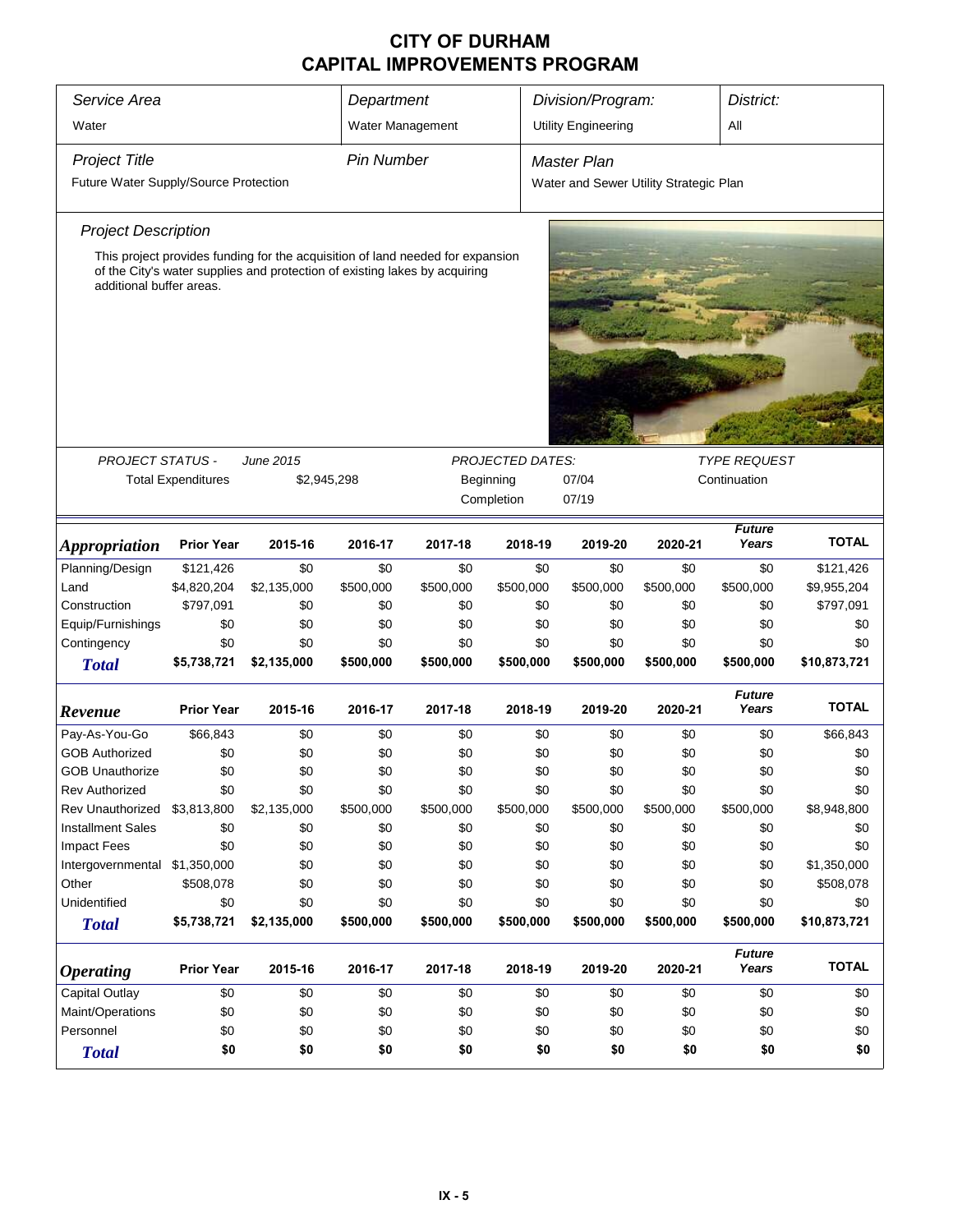| Service Area                |                                         |                  |                   | Division/Program:<br>District:<br>Department                                                                                                                                                                                                                                                                                                                                                               |            |                                        |         |                        |              |  |
|-----------------------------|-----------------------------------------|------------------|-------------------|------------------------------------------------------------------------------------------------------------------------------------------------------------------------------------------------------------------------------------------------------------------------------------------------------------------------------------------------------------------------------------------------------------|------------|----------------------------------------|---------|------------------------|--------------|--|
| Water                       |                                         |                  |                   | Water Management                                                                                                                                                                                                                                                                                                                                                                                           |            | <b>Utility Engineering</b>             |         | $3,$ All               |              |  |
| <b>Project Title</b>        |                                         |                  | <b>Pin Number</b> |                                                                                                                                                                                                                                                                                                                                                                                                            |            | <b>Master Plan</b>                     |         |                        |              |  |
| Jordan Lake WTP             |                                         |                  | 0708-04-63-3956   |                                                                                                                                                                                                                                                                                                                                                                                                            |            | Water and Sewer Utility Strategic Plan |         |                        |              |  |
|                             |                                         |                  |                   |                                                                                                                                                                                                                                                                                                                                                                                                            |            |                                        |         |                        |              |  |
| <b>Project Description</b>  |                                         |                  |                   |                                                                                                                                                                                                                                                                                                                                                                                                            |            |                                        |         |                        |              |  |
|                             | plant are options currently envisioned. |                  |                   | This project is for a new water supply intake on Jordan Lake. The initial<br>planning will investigate the options for utilizing water allocation and the land<br>needs for pipe lines and pump stations. The next steps are preliminary<br>design, permiting, final design, and construction. A raw water pump station, a<br>raw water transmission line to Durham, and potentially a new water treatment |            |                                        |         |                        |              |  |
|                             |                                         |                  |                   |                                                                                                                                                                                                                                                                                                                                                                                                            |            |                                        |         |                        |              |  |
| <b>PROJECT STATUS -</b>     |                                         | <b>June 2015</b> |                   | <b>PROJECTED DATES:</b><br><b>TYPE REQUEST</b>                                                                                                                                                                                                                                                                                                                                                             |            |                                        |         |                        |              |  |
|                             | <b>Total Expenditures</b>               |                  | \$1,403,305       | 09/09<br>Continuation<br>Beginning                                                                                                                                                                                                                                                                                                                                                                         |            |                                        |         |                        |              |  |
|                             |                                         |                  |                   |                                                                                                                                                                                                                                                                                                                                                                                                            | Completion | 07/19                                  |         |                        |              |  |
| <i><b>Appropriation</b></i> | <b>Prior Year</b>                       | 2015-16          | 2016-17           | 2017-18                                                                                                                                                                                                                                                                                                                                                                                                    | 2018-19    | 2019-20                                | 2020-21 | <b>Future</b><br>Years | <b>TOTAL</b> |  |
| Planning/Design             | \$2,932,146                             | \$2,250,000      | \$3,000,000       | \$3,000,000                                                                                                                                                                                                                                                                                                                                                                                                | \$0        | \$0                                    | \$0     | \$0                    | 11,182,146   |  |
| Construction                | \$0                                     | \$0              | \$0               | \$0                                                                                                                                                                                                                                                                                                                                                                                                        | \$0        | 80,000,000                             | \$0     | \$0                    | 80,000,000   |  |
| <b>Total</b>                | \$2,932,146                             | \$2,250,000      | \$3,000,000       | \$3,000,000                                                                                                                                                                                                                                                                                                                                                                                                |            | \$0 \$80,000,000                       | \$0     | \$0                    | \$91,182,146 |  |
| Revenue                     | <b>Prior Year</b>                       | 2015-16          | 2016-17           | 2017-18                                                                                                                                                                                                                                                                                                                                                                                                    | 2018-19    | 2019-20                                | 2020-21 | <b>Future</b><br>Years | <b>TOTAL</b> |  |
| Pay-As-You-Go               | \$500,000                               | \$0              | \$0               | \$0                                                                                                                                                                                                                                                                                                                                                                                                        | \$0        | \$0                                    | \$0     | \$0                    | \$500,000    |  |
| <b>GOB Authorized</b>       | \$0                                     | \$0              | \$0               | \$0                                                                                                                                                                                                                                                                                                                                                                                                        | \$0        | \$0                                    | \$0     | \$0                    | \$0          |  |
| <b>GOB Unauthorize</b>      | \$0                                     | \$0              | \$0               | \$0                                                                                                                                                                                                                                                                                                                                                                                                        | \$0        | \$0                                    | \$0     | \$0                    | \$0          |  |
| <b>Rev Authorized</b>       | \$0                                     | \$0              | \$0               | \$0                                                                                                                                                                                                                                                                                                                                                                                                        | \$0        | \$0                                    | \$0     | \$0                    | \$0          |  |
| Rev Unauthorized            | \$2,432,146                             | \$2,250,000      | \$3,000,000       | \$3,000,000                                                                                                                                                                                                                                                                                                                                                                                                | \$0        | 80,000,000                             | \$0     | \$0                    | 90,682,146   |  |
| <b>Installment Sales</b>    | \$0                                     | \$0              | \$0               | \$0                                                                                                                                                                                                                                                                                                                                                                                                        | \$0        | \$0                                    | \$0     | \$0                    | \$0          |  |
| <b>Impact Fees</b>          | \$0                                     | \$0              | \$0               | \$0                                                                                                                                                                                                                                                                                                                                                                                                        | \$0        | \$0                                    | \$0     | \$0                    | \$0          |  |
| Intergovernmental           | \$0                                     | \$0              | \$0               | \$0                                                                                                                                                                                                                                                                                                                                                                                                        | \$0        | \$0                                    | \$0     | \$0                    | \$0          |  |
| Other                       | \$0                                     | \$0              | \$0               | \$0                                                                                                                                                                                                                                                                                                                                                                                                        | \$0        | \$0                                    | \$0     | \$0                    | \$0          |  |
| Unidentified                | \$0                                     | \$0              | \$0               | \$0                                                                                                                                                                                                                                                                                                                                                                                                        | \$0        | \$0                                    | \$0     | \$0                    | \$0          |  |
| <b>Total</b>                | \$2,932,146                             | \$2,250,000      | \$3,000,000       | \$3,000,000                                                                                                                                                                                                                                                                                                                                                                                                |            | \$0 \$80,000,000                       | \$0     | \$0                    | \$91,182,146 |  |
| <b>Operating</b>            | <b>Prior Year</b>                       | 2015-16          | 2016-17           | 2017-18                                                                                                                                                                                                                                                                                                                                                                                                    | 2018-19    | 2019-20                                | 2020-21 | <b>Future</b><br>Years | <b>TOTAL</b> |  |
| <b>Capital Outlay</b>       | \$0                                     | \$0              | \$0               | \$0                                                                                                                                                                                                                                                                                                                                                                                                        | \$0        | \$0                                    | \$0     | \$0                    | \$0          |  |
| Maint/Operations            | \$0                                     | \$0              | \$0               | \$0                                                                                                                                                                                                                                                                                                                                                                                                        | \$0        | \$0                                    | \$0     | \$0                    | \$0          |  |
| Personnel                   | \$0                                     | \$0              | \$0               | \$0                                                                                                                                                                                                                                                                                                                                                                                                        | \$0        | \$0                                    | \$0     | \$0                    | \$0          |  |
| <b>Total</b>                | \$0                                     | \$0              | \$0               | \$0                                                                                                                                                                                                                                                                                                                                                                                                        | \$0        | \$0                                    | \$0     | \$0                    | \$0          |  |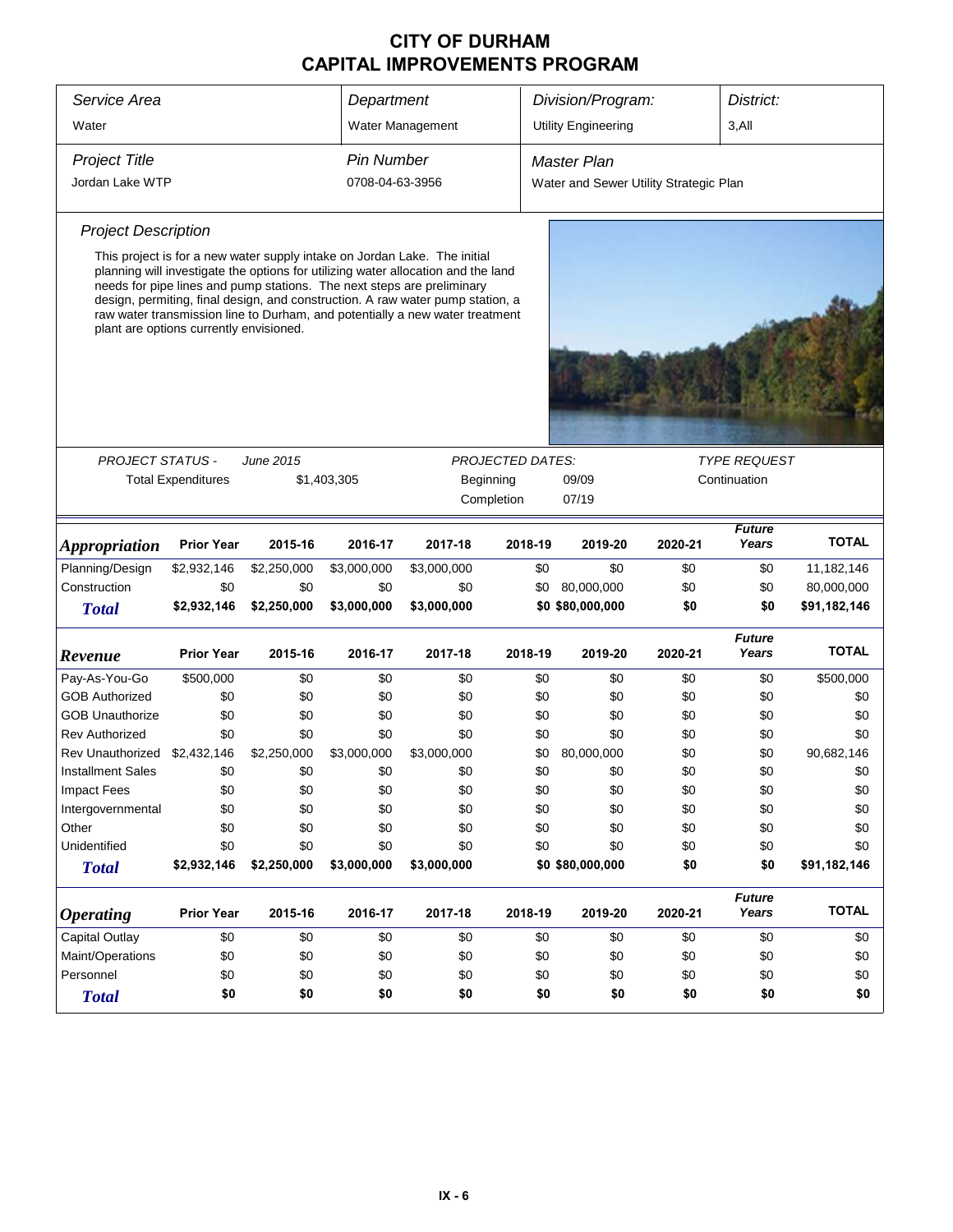| Service Area<br>Water                     |                           | Department<br>Water Management                                                                                                                                                                                                                                                                                                                                                               |                   |           | Division/Program:       |                    | District:<br>$\overline{2}$ |                        |              |
|-------------------------------------------|---------------------------|----------------------------------------------------------------------------------------------------------------------------------------------------------------------------------------------------------------------------------------------------------------------------------------------------------------------------------------------------------------------------------------------|-------------------|-----------|-------------------------|--------------------|-----------------------------|------------------------|--------------|
|                                           |                           |                                                                                                                                                                                                                                                                                                                                                                                              |                   |           |                         |                    |                             |                        |              |
| <b>Project Title</b>                      |                           |                                                                                                                                                                                                                                                                                                                                                                                              | <b>Pin Number</b> |           |                         | <b>Master Plan</b> |                             |                        |              |
| Lake Michie & Little River Rehabilitation |                           |                                                                                                                                                                                                                                                                                                                                                                                              | 0857-03-03-6386   |           |                         |                    |                             |                        |              |
| <b>Project Description</b>                |                           |                                                                                                                                                                                                                                                                                                                                                                                              |                   |           |                         |                    |                             |                        |              |
| updated maintenance plan.                 |                           | This is a Dam Facility Rehabilitation project that combines the Lake Michie<br>Dam Repairs and Little River Dam Repairs projects. Lake Michie needs lead<br>based paint removal, gate repairs, clearing of trees, and hydaulic valve<br>replacement. Little River work needs the lower gate repaired and caulking.<br>Little River needs a 20 year maintenance plan and Lake Michie needs an |                   |           |                         |                    |                             |                        |              |
|                                           |                           |                                                                                                                                                                                                                                                                                                                                                                                              |                   |           |                         |                    |                             |                        |              |
| <b>PROJECT STATUS -</b>                   |                           | <b>June 2015</b>                                                                                                                                                                                                                                                                                                                                                                             |                   |           | <b>PROJECTED DATES:</b> |                    |                             | <b>TYPE REQUEST</b>    |              |
|                                           | <b>Total Expenditures</b> | \$115,065                                                                                                                                                                                                                                                                                                                                                                                    |                   |           | Beginning               | 07/04              |                             | Continuation           |              |
|                                           |                           |                                                                                                                                                                                                                                                                                                                                                                                              |                   |           | Completion              | 07/18              |                             |                        |              |
| <b>Appropriation</b>                      | <b>Prior Year</b>         | 2015-16                                                                                                                                                                                                                                                                                                                                                                                      | 2016-17           | 2017-18   | 2018-19                 | 2019-20            | 2020-21                     | <b>Future</b><br>Years | <b>TOTAL</b> |
| Planning/Design                           | \$720,000                 | \$0                                                                                                                                                                                                                                                                                                                                                                                          | \$0               | \$0       | \$0                     | \$0                | \$0                         | \$0                    | \$720,000    |
| Construction                              | \$1,806,238               | \$0                                                                                                                                                                                                                                                                                                                                                                                          | \$500,000         | \$500,000 | \$500,000               | \$500,000          | \$0                         | \$0                    | \$3,806,238  |
| Equip/Furnishings                         | \$0                       | \$0                                                                                                                                                                                                                                                                                                                                                                                          | \$0               | \$0       | \$0                     | \$0                | \$0                         | \$0                    | \$0          |
| Contingency                               | \$70,000                  | \$0                                                                                                                                                                                                                                                                                                                                                                                          | \$0               | \$0       | \$0                     | \$0                | \$0                         | \$0                    | \$70,000     |
| <b>Total</b>                              | \$2,596,238               | \$0                                                                                                                                                                                                                                                                                                                                                                                          | \$500,000         | \$500,000 | \$500,000               | \$500,000          | \$0                         | \$0                    | \$4,596,238  |
| Revenue                                   | <b>Prior Year</b>         | 2015-16                                                                                                                                                                                                                                                                                                                                                                                      | 2016-17           | 2017-18   | 2018-19                 | 2019-20            | 2020-21                     | <b>Future</b><br>Years | <b>TOTAL</b> |
| Pay-As-You-Go                             | \$2,596,238               | \$0                                                                                                                                                                                                                                                                                                                                                                                          | \$0               | \$0       | \$0                     | \$0                | \$0                         | \$0                    | \$2,596,238  |
| <b>GOB Authorized</b>                     | \$0                       | \$0                                                                                                                                                                                                                                                                                                                                                                                          | \$0               | \$0       | \$0                     | \$0                | \$0                         | \$0                    | \$0          |
| <b>GOB Unauthorize</b>                    | \$0                       | \$0                                                                                                                                                                                                                                                                                                                                                                                          | \$0               | \$0       | \$0                     | \$0                | \$0                         | \$0                    | \$0          |
| Rev Authorized                            | \$0                       | \$0                                                                                                                                                                                                                                                                                                                                                                                          | \$0               | \$0       | \$0                     | \$0                | \$0                         | \$0                    | \$0          |
| Rev Unauthorized                          | \$0                       | \$0                                                                                                                                                                                                                                                                                                                                                                                          | \$500,000         | \$500,000 | \$500,000               | \$500,000          | \$0                         | \$0                    | \$2,000,000  |
| <b>Installment Sales</b>                  | \$0                       | \$0                                                                                                                                                                                                                                                                                                                                                                                          | \$0               | \$0       | \$0                     | \$0                | \$0                         | \$0                    | \$0          |
| <b>Impact Fees</b>                        | \$0                       | \$0                                                                                                                                                                                                                                                                                                                                                                                          | \$0               | \$0       | \$0                     | \$0                | \$0                         | \$0                    | \$0          |
| Intergovernmental                         | \$0                       | \$0                                                                                                                                                                                                                                                                                                                                                                                          | \$0               | \$0       | \$0                     | \$0                | \$0                         | \$0                    | \$0          |
| Other                                     | \$0                       | \$0                                                                                                                                                                                                                                                                                                                                                                                          | \$0               | \$0       | \$0                     | \$0                | \$0                         | \$0                    | \$0          |
| Unidentified                              | \$0                       | \$0                                                                                                                                                                                                                                                                                                                                                                                          | \$0               | \$0       | \$0                     | \$0                | \$0                         | \$0                    | \$0          |
| <b>Total</b>                              | \$2,596,238               | \$0                                                                                                                                                                                                                                                                                                                                                                                          | \$500,000         | \$500,000 | \$500,000               | \$500,000          | \$0                         | \$0                    | \$4,596,238  |
| <i><b>Operating</b></i>                   | <b>Prior Year</b>         | 2015-16                                                                                                                                                                                                                                                                                                                                                                                      | 2016-17           | 2017-18   | 2018-19                 | 2019-20            | 2020-21                     | <b>Future</b><br>Years | <b>TOTAL</b> |
| <b>Capital Outlay</b>                     | \$0                       | \$0                                                                                                                                                                                                                                                                                                                                                                                          | \$0               | \$0       | \$0                     | \$0                | \$0                         | \$0                    | \$0          |
| Maint/Operations                          | \$0                       | \$0                                                                                                                                                                                                                                                                                                                                                                                          | \$0               | \$0       | \$0                     | \$0                | \$0                         | \$0                    | \$0          |
| Personnel                                 | \$0                       | \$0                                                                                                                                                                                                                                                                                                                                                                                          | \$0               | \$0       | \$0                     | \$0                | \$0                         | \$0                    | \$0          |
| <b>Total</b>                              | \$0                       | \$0                                                                                                                                                                                                                                                                                                                                                                                          | \$0               | \$0       | \$0                     | \$0                | \$0                         | \$0                    | \$0          |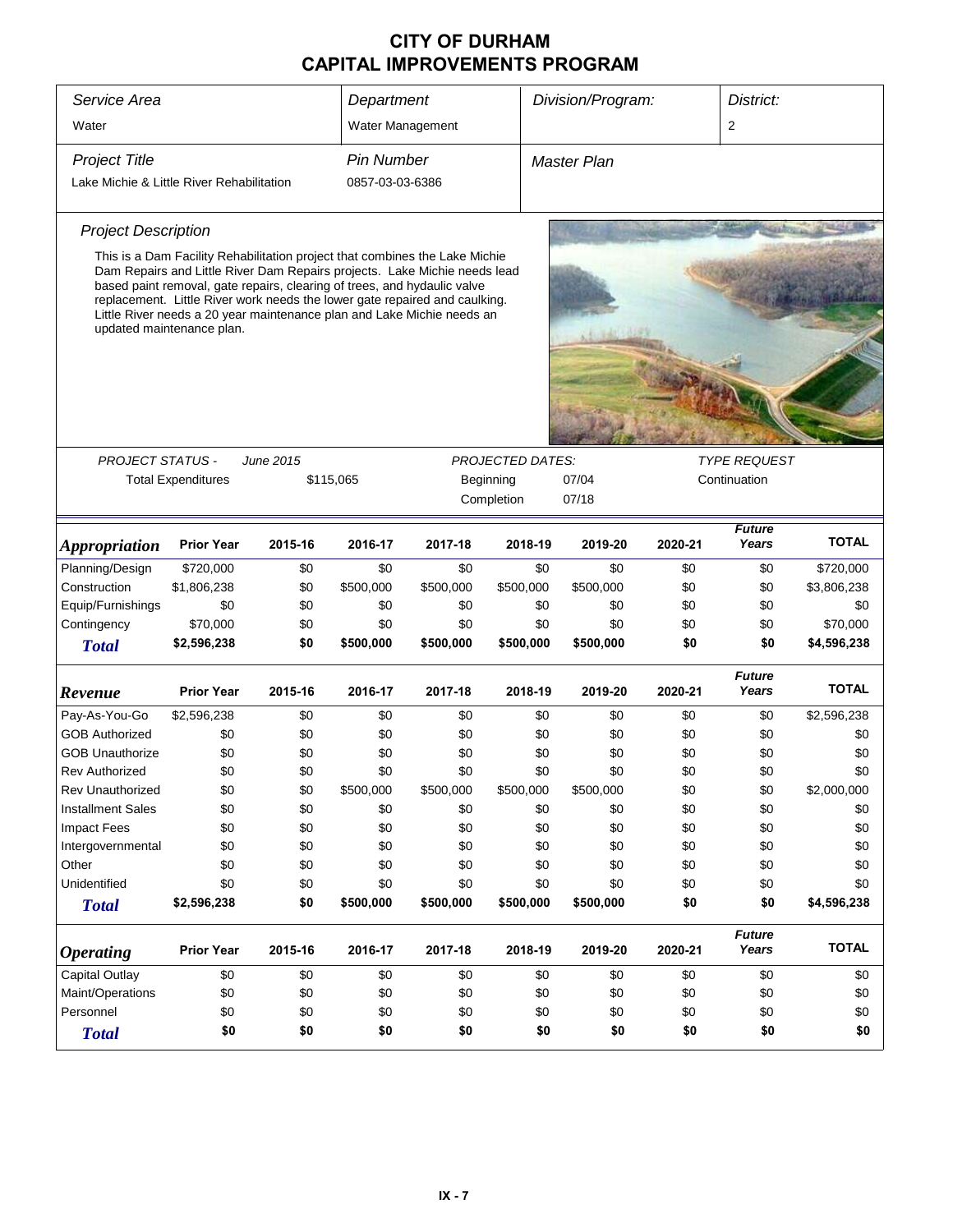| Service Area                            |                                                                                                                                                                                                                                                                                        |                  | Department        |                         |         | Division/Program:               |                                    | District:              |              |
|-----------------------------------------|----------------------------------------------------------------------------------------------------------------------------------------------------------------------------------------------------------------------------------------------------------------------------------------|------------------|-------------------|-------------------------|---------|---------------------------------|------------------------------------|------------------------|--------------|
| Water                                   |                                                                                                                                                                                                                                                                                        |                  | Water Management  |                         |         |                                 |                                    | 1,4                    |              |
| <b>Project Title</b>                    |                                                                                                                                                                                                                                                                                        |                  | <b>Pin Number</b> |                         |         | <b>Master Plan</b>              |                                    |                        |              |
| Southeast Distribution System Expansion |                                                                                                                                                                                                                                                                                        |                  |                   |                         |         | <b>Water Distribution Study</b> |                                    |                        |              |
| <b>Project Description</b>              |                                                                                                                                                                                                                                                                                        |                  |                   |                         |         |                                 |                                    |                        |              |
|                                         | This project includes the necessary system improvements (mains, booster<br>stations and tank) necessary to meet the anticipated growth in Southeast<br>Durham. The 2002 Water Distribution Study identified this need, which<br>included a general tank location and resizing of main. |                  |                   |                         |         |                                 | <b>Picture</b><br><b>Available</b> |                        |              |
|                                         |                                                                                                                                                                                                                                                                                        |                  |                   |                         |         |                                 |                                    |                        |              |
| PROJECT STATUS -                        |                                                                                                                                                                                                                                                                                        | <b>June 2015</b> |                   | <b>PROJECTED DATES:</b> |         |                                 |                                    | <b>TYPE REQUEST</b>    |              |
|                                         | <b>Total Expenditures</b>                                                                                                                                                                                                                                                              | \$906,866        |                   | 09/09<br>Beginning      |         |                                 | Continuation                       |                        |              |
|                                         |                                                                                                                                                                                                                                                                                        |                  |                   | Completion              |         | 06/16                           |                                    |                        |              |
| <b>Appropriation</b>                    | <b>Prior Year</b>                                                                                                                                                                                                                                                                      | 2015-16          | 2016-17           | 2017-18                 | 2018-19 | 2019-20                         | 2020-21                            | <b>Future</b><br>Years | <b>TOTAL</b> |
| Planning/Design                         | \$800,000                                                                                                                                                                                                                                                                              | \$0              | \$0               | \$0                     | \$0     | \$0                             | \$0                                | \$0                    | \$800,000    |
| Construction                            | \$6,362,000                                                                                                                                                                                                                                                                            | \$0              | \$0               | \$0                     | \$0     | \$0                             | \$0                                | \$0                    | \$6,362,000  |
| <b>Total</b>                            | \$7,162,000                                                                                                                                                                                                                                                                            | \$0              | \$0               | \$0                     | \$0     | \$0                             | \$0                                | \$0                    | \$7,162,000  |
|                                         |                                                                                                                                                                                                                                                                                        |                  |                   |                         |         |                                 |                                    | <b>Future</b>          |              |
| Revenue                                 | <b>Prior Year</b>                                                                                                                                                                                                                                                                      | 2015-16          | 2016-17           | 2017-18                 | 2018-19 | 2019-20                         | 2020-21                            | Years                  | <b>TOTAL</b> |
| Pay-As-You-Go                           | \$0                                                                                                                                                                                                                                                                                    | \$0              | \$0               | \$0                     | \$0     | \$0                             | \$0                                | \$0                    | \$0          |
| <b>GOB Authorized</b>                   | \$0                                                                                                                                                                                                                                                                                    | \$0              | \$0               | \$0                     | \$0     | \$0                             | \$0                                | \$0                    | \$0          |
| <b>GOB Unauthorize</b>                  | \$0                                                                                                                                                                                                                                                                                    | \$0              | \$0               | \$0                     | \$0     | \$0                             | \$0                                | \$0                    | \$0          |
| <b>Rev Authorized</b>                   | \$0                                                                                                                                                                                                                                                                                    | \$0              | \$0               | \$0                     | \$0     | \$0                             | \$0                                | \$0                    | \$0          |
| Rev Unauthorized                        | \$7,162,000                                                                                                                                                                                                                                                                            | \$0              | \$0               | \$0                     | \$0     | \$0                             | \$0                                | \$0                    | \$7,162,000  |
| <b>Installment Sales</b>                | \$0                                                                                                                                                                                                                                                                                    | \$0              | \$0               | \$0                     | \$0     | \$0                             | \$0                                | \$0                    | \$0          |
| Impact Fees                             | \$0                                                                                                                                                                                                                                                                                    | \$0              | \$0               | \$0                     | \$0     | \$0                             | \$0                                | \$0                    | \$0          |
| Intergovernmental                       | \$0                                                                                                                                                                                                                                                                                    | \$0              | \$0               | \$0                     | \$0     | \$0                             | \$0                                | \$0                    | \$0          |
| Other                                   | \$0                                                                                                                                                                                                                                                                                    | \$0              | \$0               | \$0                     | \$0     | \$0                             | \$0                                | \$0                    | \$0          |
| Unidentified                            | \$0                                                                                                                                                                                                                                                                                    | \$0              | \$0               | \$0                     | \$0     | \$0                             | \$0                                | \$0                    | \$0          |
| <b>Total</b>                            | \$7,162,000                                                                                                                                                                                                                                                                            | \$0              | \$0               | \$0                     | \$0     | \$0                             | \$0                                | \$0                    | \$7,162,000  |
| <b>Operating</b>                        | <b>Prior Year</b>                                                                                                                                                                                                                                                                      | 2015-16          | 2016-17           | 2017-18                 | 2018-19 | 2019-20                         | 2020-21                            | <b>Future</b><br>Years | <b>TOTAL</b> |
| <b>Capital Outlay</b>                   | \$0                                                                                                                                                                                                                                                                                    | \$0              | \$0               | \$0                     | \$0     | \$0                             | \$0                                | \$0                    | \$0          |
| Maint/Operations                        | \$0                                                                                                                                                                                                                                                                                    | \$0              | \$0               | \$0                     | \$0     | \$0                             | \$0                                | \$0                    | \$0          |
| Personnel                               | \$0                                                                                                                                                                                                                                                                                    | \$0              | \$0               | \$0                     | \$0     | \$0                             | \$0                                | \$0                    | \$0          |
| <b>Total</b>                            | \$0                                                                                                                                                                                                                                                                                    | \$0              | \$0               | \$0                     | \$0     | \$0                             | \$0                                | \$0                    | \$0          |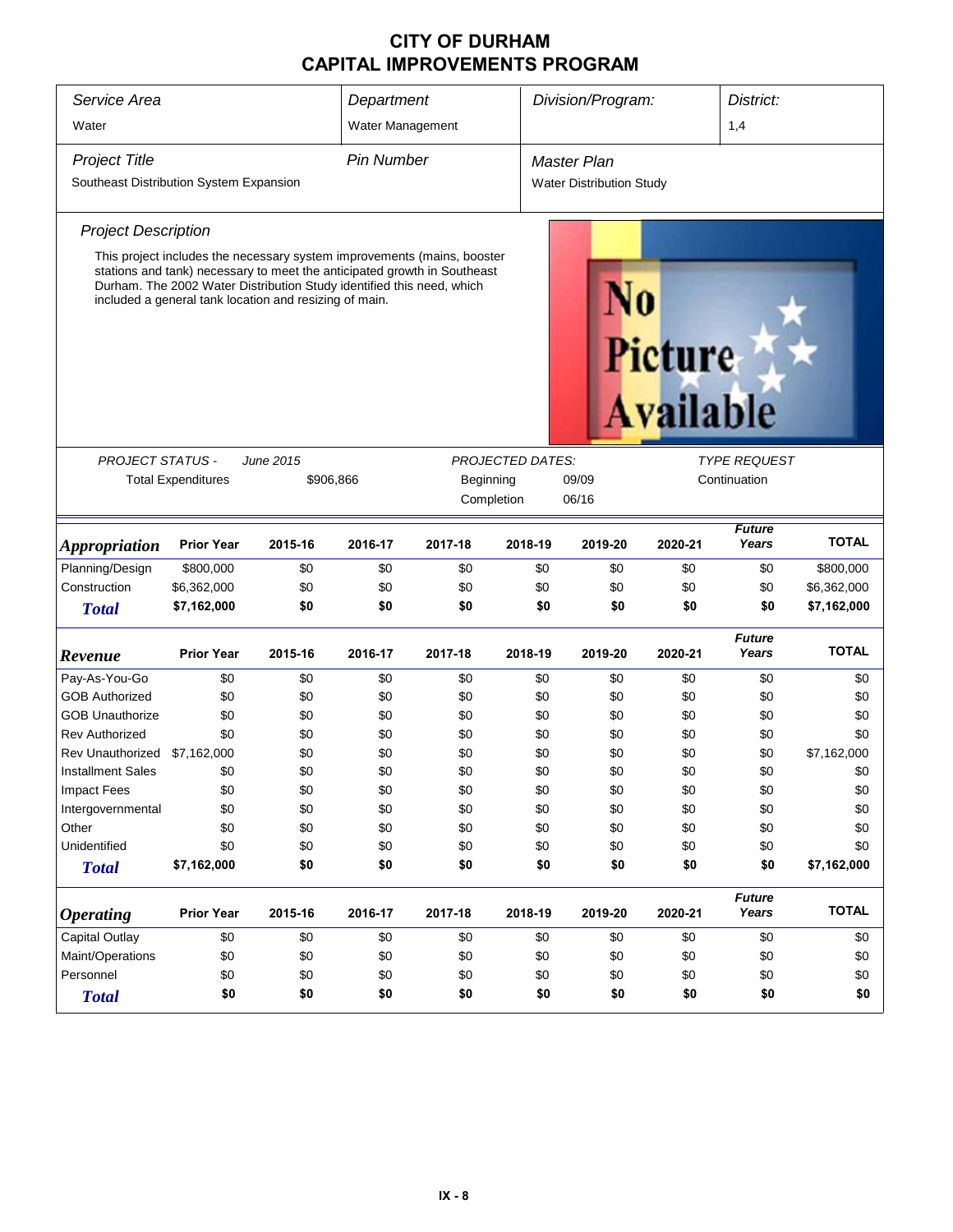| Service Area                                 |                           |                                                                                                                                                                                                                         | Department                                                     |                         |         | Division/Program:                      |         | District:               |              |  |
|----------------------------------------------|---------------------------|-------------------------------------------------------------------------------------------------------------------------------------------------------------------------------------------------------------------------|----------------------------------------------------------------|-------------------------|---------|----------------------------------------|---------|-------------------------|--------------|--|
| Water                                        |                           |                                                                                                                                                                                                                         | Water Management                                               |                         |         | <b>Utility Engineering</b>             |         | $\overline{\mathbf{c}}$ |              |  |
| <b>Project Title</b>                         |                           |                                                                                                                                                                                                                         | <b>Pin Number</b>                                              |                         |         | Master Plan                            |         |                         |              |  |
| Teer Quarry Water Supply Project,<br>Phase 2 |                           |                                                                                                                                                                                                                         | 0834-03-24-3512                                                |                         |         | Water and Sewer Utility Strategic Plan |         |                         |              |  |
| <b>Project Description</b>                   |                           |                                                                                                                                                                                                                         |                                                                |                         |         |                                        |         |                         |              |  |
|                                              |                           | This project will convert an abandoned stone quarry in northern Durham into a<br>raw water storage facility. The finished project will add approximately 7 MGD<br>of water supply to the City's existing 37 MGD supply. |                                                                |                         |         |                                        |         |                         |              |  |
|                                              |                           |                                                                                                                                                                                                                         |                                                                |                         |         |                                        |         |                         |              |  |
| <b>PROJECT STATUS -</b>                      |                           | <b>June 2015</b>                                                                                                                                                                                                        | <b>PROJECTED DATES:</b><br><b>TYPE REQUEST</b><br>Continuation |                         |         |                                        |         |                         |              |  |
|                                              | <b>Total Expenditures</b> | \$1,552,342                                                                                                                                                                                                             |                                                                | Beginning<br>Completion |         | 07/04<br>07/17                         |         |                         |              |  |
| <i><b>Appropriation</b></i>                  | <b>Prior Year</b>         | 2015-16                                                                                                                                                                                                                 | 2016-17                                                        | 2017-18                 | 2018-19 | 2019-20                                | 2020-21 | <b>Future</b><br>Years  | <b>TOTAL</b> |  |
| Planning/Design                              | \$2,880,000               | \$0                                                                                                                                                                                                                     | \$0                                                            | \$0                     | \$0     | \$0                                    | \$0     | \$0                     | \$2,880,000  |  |
| Construction                                 | \$9,709,560               | \$0                                                                                                                                                                                                                     | \$0                                                            | \$0                     | \$0     | \$0                                    | \$0     | \$0                     | \$9,709,560  |  |
| Contingency                                  | \$2,427,390               | \$0                                                                                                                                                                                                                     | \$0                                                            | \$0                     | \$0     | \$0                                    | \$0     | \$0                     | \$2,427,390  |  |
| <b>Total</b>                                 | \$15,016,950              | \$0                                                                                                                                                                                                                     | \$0                                                            | \$0                     | \$0     | \$0                                    | \$0     | \$0                     | \$15,016,950 |  |
| Revenue                                      | <b>Prior Year</b>         | 2015-16                                                                                                                                                                                                                 | 2016-17                                                        | 2017-18                 | 2018-19 | 2019-20                                | 2020-21 | <b>Future</b><br>Years  | <b>TOTAL</b> |  |
| Pay-As-You-Go                                | \$4,853,500               | \$0                                                                                                                                                                                                                     | \$0                                                            | \$0                     | \$0     | \$0                                    | \$0     | \$0                     | \$4,853,500  |  |
| <b>GOB Authorized</b>                        | \$0                       | \$0                                                                                                                                                                                                                     | \$0                                                            | \$0                     | \$0     | \$0                                    | \$0     | \$0                     | \$0          |  |
| <b>GOB Unauthorize</b>                       | \$0                       | \$0                                                                                                                                                                                                                     | \$0                                                            | \$0                     | \$0     | \$0                                    | \$0     | \$0                     | \$0          |  |
| <b>Rev Authorized</b>                        | \$200,000                 | \$0                                                                                                                                                                                                                     | \$0                                                            | \$0                     | \$0     | \$0                                    | \$0     | \$0                     | \$200,000    |  |
| <b>Rev Unauthorized</b>                      | \$9,963,450               | \$0                                                                                                                                                                                                                     | \$0                                                            | \$0                     | \$0     | \$0                                    | \$0     | \$0                     | \$9,963,450  |  |
| <b>Installment Sales</b>                     | \$0                       | \$0                                                                                                                                                                                                                     | \$0                                                            | \$0                     | \$0     | \$0                                    | $\$0$   | \$0                     | \$0          |  |
| <b>Impact Fees</b>                           | \$0                       | \$0                                                                                                                                                                                                                     | \$0                                                            | \$0                     | \$0     | \$0                                    | \$0     | \$0                     | \$0          |  |
| Intergovernmental                            | \$0                       | \$0                                                                                                                                                                                                                     | \$0                                                            | \$0                     | \$0     | \$0                                    | \$0     | \$0                     | \$0          |  |
| Other                                        | \$0                       | \$0                                                                                                                                                                                                                     | \$0                                                            | \$0                     | \$0     | \$0                                    | \$0     | \$0                     | \$0          |  |
| Unidentified                                 | \$0                       | \$0                                                                                                                                                                                                                     | \$0                                                            | \$0                     | \$0     | \$0                                    | \$0     | \$0                     | \$0          |  |
| <b>Total</b>                                 | \$15,016,950              | \$0                                                                                                                                                                                                                     | \$0                                                            | \$0                     | \$0     | \$0                                    | \$0     | \$0                     | \$15,016,950 |  |
| <b>Operating</b>                             | <b>Prior Year</b>         | 2015-16                                                                                                                                                                                                                 | 2016-17                                                        | 2017-18                 | 2018-19 | 2019-20                                | 2020-21 | <b>Future</b><br>Years  | <b>TOTAL</b> |  |
|                                              |                           |                                                                                                                                                                                                                         |                                                                |                         |         |                                        |         |                         |              |  |
| <b>Capital Outlay</b>                        | \$0                       | \$0                                                                                                                                                                                                                     | \$0                                                            | \$0                     | \$0     | \$0                                    | \$0     | \$0                     | \$0          |  |
| Maint/Operations                             | \$0                       | \$0                                                                                                                                                                                                                     | \$0                                                            | \$0                     | \$0     | \$0                                    | \$0     | \$0                     | \$0          |  |
| Personnel                                    | \$0                       | \$0                                                                                                                                                                                                                     | \$0                                                            | \$0                     | \$0     | \$0                                    | \$0     | \$0                     | \$0          |  |
| <b>Total</b>                                 | \$0                       | \$0                                                                                                                                                                                                                     | \$0                                                            | \$0                     | \$0     | \$0                                    | \$0     | \$0                     | \$0          |  |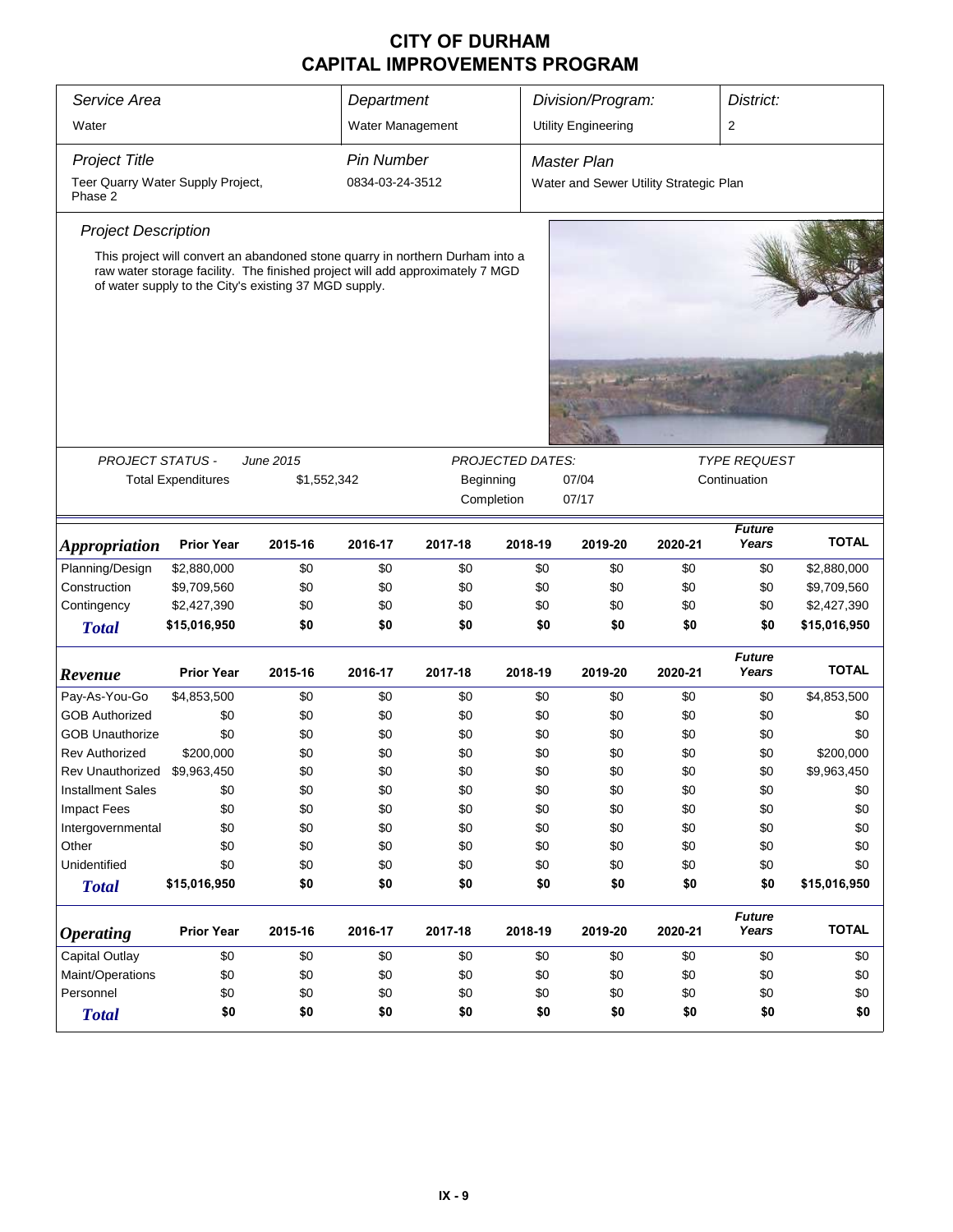| Service Area                    |                                                                                                                           |             |                   | Department         |                         | Division/Program:          | District: |                        |              |
|---------------------------------|---------------------------------------------------------------------------------------------------------------------------|-------------|-------------------|--------------------|-------------------------|----------------------------|-----------|------------------------|--------------|
| Water                           |                                                                                                                           |             | Water Management  |                    |                         | <b>Utility Engineering</b> |           | All                    |              |
| <b>Project Title</b>            |                                                                                                                           |             | <b>Pin Number</b> |                    |                         | Master Plan                |           |                        |              |
| Two-Inch Water Main Replacement |                                                                                                                           |             |                   |                    |                         |                            |           |                        |              |
|                                 |                                                                                                                           |             |                   |                    |                         |                            |           |                        |              |
| <b>Project Description</b>      |                                                                                                                           |             |                   |                    |                         |                            |           |                        |              |
|                                 | This project strengthens the water distribution system by replacing existing                                              |             |                   |                    |                         |                            |           |                        |              |
|                                 | two-inch water mains with larger mains to provide improved fire protection and<br>greater capacity with less maintenance. |             |                   |                    |                         |                            |           |                        |              |
|                                 |                                                                                                                           |             |                   |                    |                         |                            |           |                        |              |
|                                 |                                                                                                                           |             |                   |                    |                         |                            |           |                        |              |
| <b>PROJECT STATUS -</b>         |                                                                                                                           | June 2015   |                   |                    | <b>PROJECTED DATES:</b> | <b>TYPE REQUEST</b>        |           |                        |              |
|                                 | <b>Total Expenditures</b>                                                                                                 | \$1,796,881 |                   | 07/04<br>Beginning |                         |                            |           | Continuation           |              |
|                                 |                                                                                                                           |             |                   |                    | Completion              | 06/16                      |           |                        |              |
| <b>Appropriation</b>            | <b>Prior Year</b>                                                                                                         | 2015-16     | 2016-17           | 2017-18            | 2018-19                 | 2019-20                    | 2020-21   | <b>Future</b><br>Years | <b>TOTAL</b> |
| Planning/Design                 | \$0                                                                                                                       | \$0         | \$0               | \$0                | \$0                     | \$0                        | \$0       | \$0                    | \$0          |
| Land                            | \$0                                                                                                                       | \$0         | \$0               | \$0                | \$0                     | \$0                        | \$0       | \$0                    | \$0          |
| Construction                    | \$2,088,000                                                                                                               | \$0         | \$0               | \$0                | \$0                     | \$0                        | \$0       | \$0                    | \$2,088,000  |
| Equip/Furnishings               | \$0                                                                                                                       | \$0         | \$0               | \$0                | \$0                     | \$0                        | \$0       | \$0                    | \$0          |
| Contingency                     | \$0                                                                                                                       | \$0         | \$0               | \$0                | \$0                     | \$0                        | \$0       | \$0                    | \$0          |
| <b>Total</b>                    | \$2,088,000                                                                                                               | \$0         | \$0               | \$0                | \$0                     | \$0                        | \$0       | \$0                    | \$2,088,000  |
| Revenue                         | <b>Prior Year</b>                                                                                                         | 2015-16     | 2016-17           | 2017-18            | 2018-19                 | 2019-20                    | 2020-21   | <b>Future</b><br>Years | <b>TOTAL</b> |
| Pay-As-You-Go                   | \$858,000                                                                                                                 | \$0         | \$0               | \$0                | \$0                     | \$0                        | \$0       | \$0                    | \$858,000    |
| <b>GOB Authorized</b>           | \$0                                                                                                                       | \$0         | \$0               | \$0                | \$0                     | \$0                        | \$0       | \$0                    | \$0          |
| <b>GOB Unauthorize</b>          | \$0                                                                                                                       | \$0         | \$0               | \$0                | \$0                     | \$0                        | \$0       | \$0                    | \$0          |
| <b>Rev Authorized</b>           | \$1,230,000                                                                                                               | \$0         | \$0               | \$0                | \$0                     | \$0                        | \$0       | \$0                    | \$1,230,000  |
| Rev Unauthorized                | \$0                                                                                                                       | \$0         | \$0               | \$0                | \$0                     | \$0                        | \$0       | \$0                    | \$0          |
| <b>Installment Sales</b>        | \$0                                                                                                                       | \$0         | \$0               | \$0                | \$0                     | \$0                        | \$0       | \$0                    | \$0          |
| <b>Impact Fees</b>              | \$0                                                                                                                       | \$0         | \$0               | \$0                | \$0                     | \$0                        | \$0       | \$0                    | \$0          |
| Intergovernmental               | \$0                                                                                                                       | \$0         | \$0               | \$0                | \$0                     | \$0                        | \$0       | \$0                    | \$0          |
| Other                           | \$0                                                                                                                       | \$0         | \$0               | \$0                | \$0                     | \$0                        | \$0       | \$0                    | \$0          |
| Unidentified                    | \$0                                                                                                                       | \$0         | \$0               | \$0                | \$0                     | \$0                        | \$0       | \$0                    | \$0          |
| <b>Total</b>                    | \$2,088,000                                                                                                               | \$0         | \$0               | \$0                | \$0                     | \$0                        | \$0       | \$0                    | \$2,088,000  |
|                                 |                                                                                                                           |             |                   |                    |                         |                            |           | <b>Future</b>          |              |
| <b>Operating</b>                | <b>Prior Year</b>                                                                                                         | 2015-16     | 2016-17           | 2017-18            | 2018-19                 | 2019-20                    | 2020-21   | Years                  | <b>TOTAL</b> |
| <b>Capital Outlay</b>           | \$0                                                                                                                       | \$0         | \$0               | \$0                | \$0                     | \$0                        | \$0       | \$0                    | \$0          |
| Maint/Operations                | \$0                                                                                                                       | \$0         | \$0               | \$0                | \$0                     | \$0                        | \$0       | \$0                    | \$0          |
| Personnel                       | \$0                                                                                                                       | \$0         | \$0               | \$0                | \$0                     | \$0                        | \$0       | \$0                    | \$0          |
| <b>Total</b>                    | \$0                                                                                                                       | \$0         | \$0               | \$0                | \$0                     | \$0                        | \$0       | \$0                    | \$0          |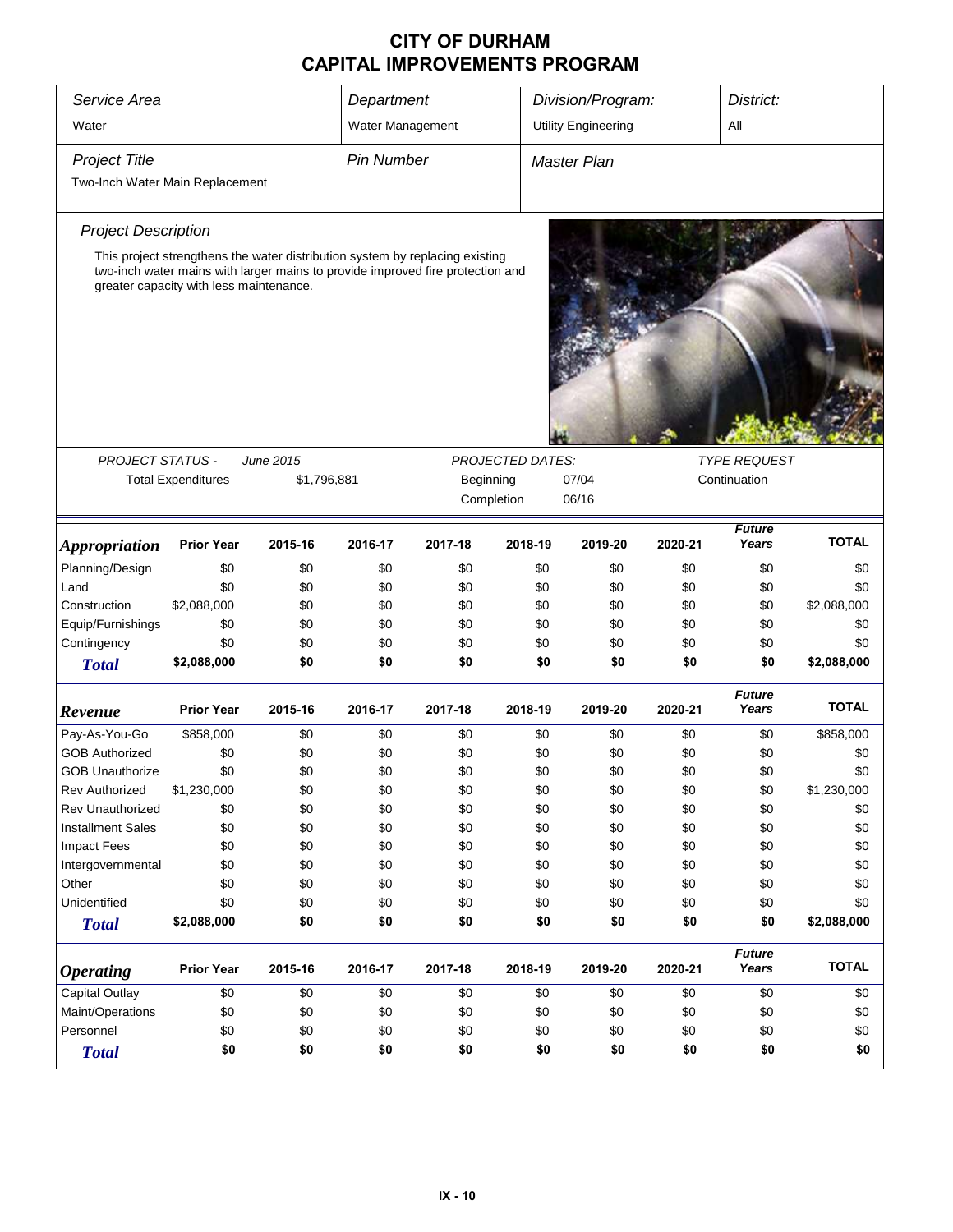| Service Area                                                                                         | Department        |                   |           | Division/Program:       |                    | District: |                        |              |
|------------------------------------------------------------------------------------------------------|-------------------|-------------------|-----------|-------------------------|--------------------|-----------|------------------------|--------------|
| Water                                                                                                |                   | Fleet             |           |                         |                    |           | All                    |              |
| <b>Project Title</b>                                                                                 |                   | <b>Pin Number</b> |           |                         | <b>Master Plan</b> |           |                        |              |
| Water & Sewer Fleet Vehicles                                                                         |                   |                   |           |                         |                    |           |                        |              |
|                                                                                                      |                   |                   |           |                         |                    |           |                        |              |
| <b>Project Description</b>                                                                           |                   |                   |           |                         |                    |           |                        |              |
| This project is for the financing of fleet vehicles for all Water Management<br>Department Vehicles. |                   |                   |           |                         |                    |           |                        |              |
|                                                                                                      |                   |                   |           |                         |                    |           |                        |              |
|                                                                                                      |                   |                   |           |                         |                    |           |                        |              |
| <b>PROJECT STATUS -</b>                                                                              | <b>June 2015</b>  |                   |           | <b>PROJECTED DATES:</b> |                    |           | <b>TYPE REQUEST</b>    |              |
| <b>Total Expenditures</b>                                                                            |                   | \$1,117,049       | Beginning |                         | 10/11              |           | Continuation           |              |
|                                                                                                      |                   |                   |           | Completion              | 03/24              |           |                        |              |
| <b>Prior Year</b><br><b>Appropriation</b>                                                            | 2015-16           | 2016-17           | 2017-18   | 2018-19                 | 2019-20            | 2020-21   | <b>Future</b><br>Years | <b>TOTAL</b> |
| Planning/Design                                                                                      | \$0<br>\$0        | \$0               | \$0       | \$0                     | \$0                | \$0       | \$0                    | \$0          |
| Land                                                                                                 | \$0<br>\$0        | \$0               | \$0       | \$0                     | \$0                | \$0       | \$0                    | \$0          |
| \$2,486,120<br>Construction                                                                          | \$650,869         | \$0               | \$0       | \$0                     | \$0                | \$0       | \$0                    | \$3,136,989  |
| Equip/Furnishings                                                                                    | \$0<br>\$0        | \$0               | \$0       | \$0                     | \$0                | \$0       | \$0                    | \$0          |
| Contingency                                                                                          | \$0<br>\$0        | \$0               | \$0       | \$0                     | \$0                | \$0       | \$0                    | \$0          |
| \$2,486,120<br><b>Total</b>                                                                          | \$650,869         | \$0               | \$0       | \$0                     | \$0                | \$0       | \$0                    | \$3,136,989  |
| <b>Prior Year</b><br>Revenue                                                                         | 2015-16           | 2016-17           | 2017-18   | 2018-19                 | 2019-20            | 2020-21   | <b>Future</b><br>Years | <b>TOTAL</b> |
| Pay-As-You-Go<br>\$1,459,026                                                                         | \$650,869         | \$0               | \$0       | \$0                     | \$0                | \$0       | \$0                    | \$2,109,895  |
| <b>GOB Authorized</b>                                                                                | \$0<br>\$0        | \$0               | \$0       | \$0                     | \$0                | \$0       | \$0                    | \$0          |
| <b>GOB Unauthorize</b>                                                                               | \$0<br>\$0        | \$0               | \$0       | \$0                     | \$0                | \$0       | \$0                    | \$0          |
| Rev Authorized                                                                                       | \$0<br>\$0        | \$0               | \$0       | \$0                     | \$0                | \$0       | \$0                    | \$0          |
| <b>Rev Unauthorized</b>                                                                              | \$0<br>\$0        | \$0               | \$0       | \$0                     | \$0                | \$0       | \$0                    | \$0          |
| <b>Installment Sales</b>                                                                             | \$0<br>\$0        | \$0               | \$0       | \$0                     | \$0                | \$0       | \$0                    | \$0          |
| <b>Impact Fees</b>                                                                                   | \$0<br>\$0        | \$0               | \$0       | \$0                     | \$0                | \$0       | \$0                    | \$0          |
| Intergovernmental                                                                                    | \$0<br>\$0        | \$0               | \$0       | \$0                     | \$0                | \$0       | \$0                    | \$0          |
| Other<br>\$1,027,094                                                                                 | \$0               | \$0               | \$0       | \$0                     | \$0                | \$0       | \$0                    | \$1,027,094  |
| Unidentified                                                                                         | \$0<br>\$0        | \$0               | \$0       | \$0                     | \$0                | \$0       | \$0                    | \$0          |
| \$2,486,120<br><b>Total</b>                                                                          | \$650,869         | \$0               | \$0       | \$0                     | \$0                | \$0       | \$0                    | \$3,136,989  |
| <b>Prior Year</b><br><b>Operating</b>                                                                | 2015-16           | 2016-17           | 2017-18   | 2018-19                 | 2019-20            | 2020-21   | <b>Future</b><br>Years | <b>TOTAL</b> |
| <b>Capital Outlay</b>                                                                                | \$0               | \$0               | \$0       | \$0                     | \$0                | \$0       | \$0                    | \$0          |
| Maint/Operations                                                                                     | \$0<br>\$0<br>\$0 | \$0               | \$0       | \$0                     | \$0                | \$0       | \$0                    |              |
| Personnel                                                                                            | \$0<br>\$0        | \$0               | \$0       | \$0                     | \$0                | \$0       | \$0                    | \$0<br>\$0   |
| <b>Total</b>                                                                                         | \$0<br>\$0        | \$0               | \$0       | \$0                     | \$0                | \$0       | \$0                    | \$0          |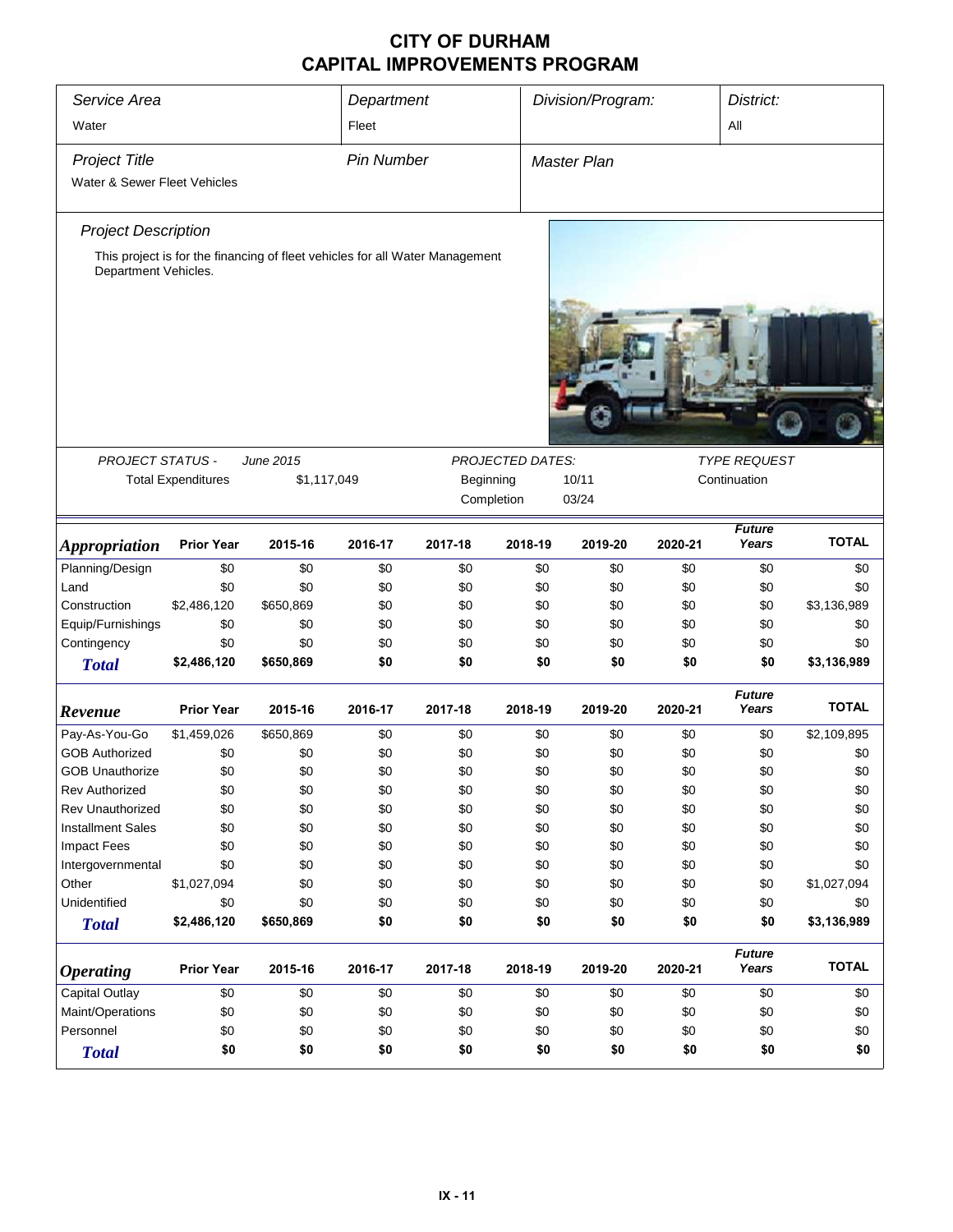| Service Area                             | Department                                                                   |                  |                                                                                                                                                                                                                                              | Division/Program:<br>District: |                         |                         |                         |                        |                      |  |
|------------------------------------------|------------------------------------------------------------------------------|------------------|----------------------------------------------------------------------------------------------------------------------------------------------------------------------------------------------------------------------------------------------|--------------------------------|-------------------------|-------------------------|-------------------------|------------------------|----------------------|--|
| Water                                    |                                                                              | Water Management |                                                                                                                                                                                                                                              |                                |                         |                         |                         |                        |                      |  |
| <b>Project Title</b>                     |                                                                              |                  | <b>Pin Number</b>                                                                                                                                                                                                                            |                                |                         | Master Plan             |                         |                        |                      |  |
| Water Distribution System Rehabilitation |                                                                              |                  |                                                                                                                                                                                                                                              |                                |                         |                         |                         |                        |                      |  |
| <b>Project Description</b>               |                                                                              |                  |                                                                                                                                                                                                                                              |                                |                         |                         |                         |                        |                      |  |
|                                          | This project involves condition assesment, rehabilitation and replacement of |                  |                                                                                                                                                                                                                                              |                                |                         |                         |                         |                        |                      |  |
|                                          |                                                                              |                  | the City's Water Distribution System. Mains, valves, hydrants and pump<br>stations are inspected and analyzed, for decisions on appropriate methods of<br>rehabiltation or replacement of vital infrastructure. This is an on-going program. |                                |                         |                         |                         |                        |                      |  |
| <b>PROJECT STATUS -</b>                  |                                                                              | <b>June 2015</b> |                                                                                                                                                                                                                                              |                                | <b>PROJECTED DATES:</b> |                         |                         | <b>TYPE REQUEST</b>    |                      |  |
|                                          | <b>Total Expenditures</b>                                                    |                  | \$1,108,080                                                                                                                                                                                                                                  |                                | Beginning               | 12/04                   |                         | Continuation           |                      |  |
|                                          |                                                                              |                  |                                                                                                                                                                                                                                              |                                | Completion              | 12/24                   |                         |                        |                      |  |
|                                          |                                                                              |                  |                                                                                                                                                                                                                                              |                                |                         |                         |                         |                        |                      |  |
| <i><b>Appropriation</b></i>              | <b>Prior Year</b>                                                            | 2015-16          | 2016-17                                                                                                                                                                                                                                      | 2017-18                        | 2018-19                 | 2019-20                 | 2020-21                 | <b>Future</b><br>Years | <b>TOTAL</b>         |  |
| Planning/Design                          | \$5,200,000                                                                  | \$2,000,000      | \$2,600,000                                                                                                                                                                                                                                  | \$2,000,000                    | \$2,000,000             | \$2,000,000             | \$2,000,000             | \$2,000,000            | 19,800,000           |  |
| Land                                     | \$0                                                                          | \$0              | \$0                                                                                                                                                                                                                                          | \$0                            | \$0                     | \$0                     | \$0                     | \$0                    | \$0                  |  |
| Construction                             | 38,100,000                                                                   | \$7,255,000      | 10,400,000                                                                                                                                                                                                                                   | \$5,000,000                    | \$5,000,000             |                         | \$5,000,000 \$5,000,000 | \$5,000,000            | 80,755,000           |  |
| Equip/Furnishings                        | \$0                                                                          | \$0              | \$0                                                                                                                                                                                                                                          | \$0                            | \$0                     | \$0                     | \$0                     | \$0                    | \$0                  |  |
| Contingency                              | \$0                                                                          | \$0              | \$0                                                                                                                                                                                                                                          | \$0                            | \$0                     | \$0                     | \$0                     | \$0                    | \$0                  |  |
| <b>Total</b>                             | \$43,300,000                                                                 |                  | \$9,255,000 \$13,000,000                                                                                                                                                                                                                     | \$7,000,000                    | \$7,000,000             |                         | \$7,000,000 \$7,000,000 | \$7,000,000            | \$100,555,000        |  |
|                                          | <b>Prior Year</b>                                                            | 2015-16          | 2016-17                                                                                                                                                                                                                                      | 2017-18                        | 2018-19                 | 2019-20                 | 2020-21                 | <b>Future</b><br>Years | <b>TOTAL</b>         |  |
| Revenue                                  |                                                                              |                  |                                                                                                                                                                                                                                              |                                |                         |                         |                         |                        |                      |  |
| Pay-As-You-Go                            | 10,778,341                                                                   | \$0              | \$0                                                                                                                                                                                                                                          | \$0                            | \$0                     | \$0                     | \$0                     | \$0                    | 10,778,341           |  |
| <b>GOB Authorized</b>                    | \$1,700,000                                                                  | \$0              | \$0                                                                                                                                                                                                                                          | \$0                            | \$0                     | \$0                     | \$0                     | \$0                    | \$1,700,000          |  |
| <b>GOB Unauthorize</b>                   | \$0                                                                          | \$0              | \$0                                                                                                                                                                                                                                          | \$0                            | \$0                     | \$0                     | \$0                     | \$0                    | \$0                  |  |
| <b>Rev Authorized</b>                    | \$0                                                                          | \$0              | \$0                                                                                                                                                                                                                                          | \$0                            | \$0                     | \$0                     | \$0                     | \$0                    | \$0                  |  |
| Rev Unauthorized                         | 30,321,659                                                                   | \$9,255,000      | 13,000,000                                                                                                                                                                                                                                   | \$7,000,000                    | \$7,000,000             | \$7,000,000 \$7,000,000 |                         | \$7,000,000            | 87,576,659           |  |
| <b>Installment Sales</b>                 | \$0                                                                          | \$0              | \$0                                                                                                                                                                                                                                          | \$0                            | \$0                     | \$0                     | \$0                     | \$0                    | \$0                  |  |
| <b>Impact Fees</b>                       | \$0                                                                          | \$0              | \$0                                                                                                                                                                                                                                          | \$0                            | \$0                     | \$0                     | \$0                     | \$0                    | \$0                  |  |
| Intergovernmental                        | \$500,000                                                                    | \$0              | \$0                                                                                                                                                                                                                                          | \$0                            | \$0                     | \$0                     | \$0                     | \$0                    | \$500,000            |  |
| Other<br>Unidentified                    | \$0<br>\$0                                                                   | \$0<br>\$0       | \$0<br>\$0                                                                                                                                                                                                                                   | \$0<br>\$0                     | \$0<br>\$0              | \$0<br>\$0              | \$0<br>\$0              | \$0<br>\$0             | \$0                  |  |
|                                          | \$43,300,000                                                                 |                  | \$9,255,000 \$13,000,000                                                                                                                                                                                                                     | \$7,000,000                    | \$7,000,000             |                         | \$7,000,000 \$7,000,000 | \$7,000,000            | \$0<br>\$100,555,000 |  |
| <b>Total</b>                             |                                                                              |                  |                                                                                                                                                                                                                                              |                                |                         |                         |                         |                        |                      |  |
| <i><b>Operating</b></i>                  | <b>Prior Year</b>                                                            | 2015-16          | 2016-17                                                                                                                                                                                                                                      | 2017-18                        | 2018-19                 | 2019-20                 | 2020-21                 | <b>Future</b><br>Years | <b>TOTAL</b>         |  |
| <b>Capital Outlay</b>                    | \$0                                                                          | \$0              | \$0                                                                                                                                                                                                                                          | \$0                            | \$0                     | \$0                     | \$0                     | \$0                    | \$0                  |  |
| Maint/Operations                         | \$0                                                                          | \$0              | \$0                                                                                                                                                                                                                                          | \$0                            | \$0                     | \$0                     | \$0                     | \$0                    | \$0                  |  |
| Personnel                                | \$0                                                                          | \$0              | \$0                                                                                                                                                                                                                                          | \$0                            | \$0                     | \$0                     | \$0                     | \$0                    | \$0                  |  |
| <b>Total</b>                             | \$0                                                                          | \$0              | \$0                                                                                                                                                                                                                                          | \$0                            | \$0                     | \$0                     | \$0                     | \$0                    | \$0                  |  |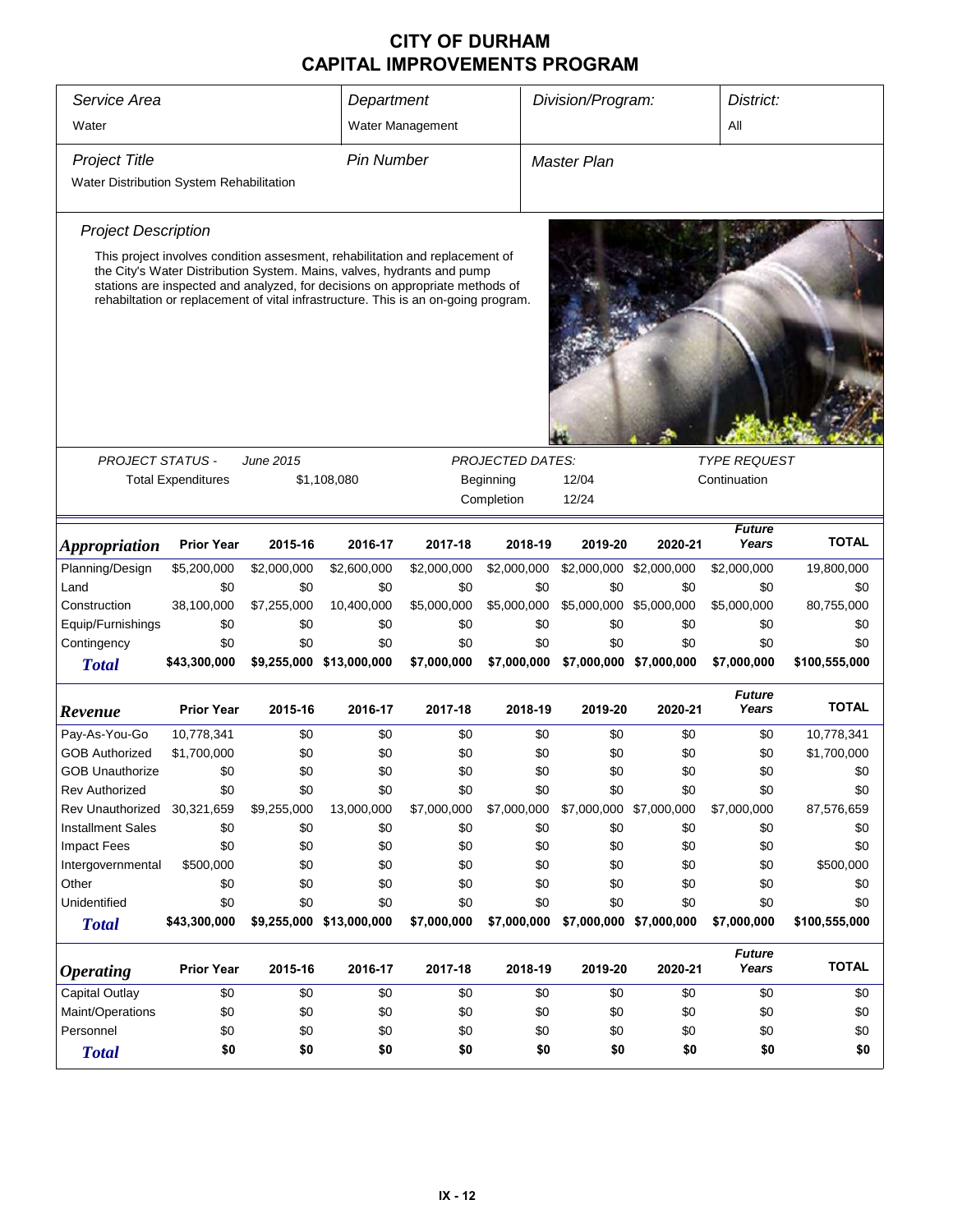| Service Area                    | Department                                                                                                                                          |           |             | Division/Program:<br>District: |                         |                                        |         |                        |              |  |  |
|---------------------------------|-----------------------------------------------------------------------------------------------------------------------------------------------------|-----------|-------------|--------------------------------|-------------------------|----------------------------------------|---------|------------------------|--------------|--|--|
| Water                           | <b>Public Works</b>                                                                                                                                 |           |             | All<br>Engineering             |                         |                                        |         |                        |              |  |  |
| <b>Project Title</b>            | <b>Pin Number</b>                                                                                                                                   |           |             | <b>Master Plan</b>             |                         |                                        |         |                        |              |  |  |
| Water Extensions & Improvements |                                                                                                                                                     |           |             |                                |                         | Water and Sewer Utility Strategic Plan |         |                        |              |  |  |
| <b>Project Description</b>      |                                                                                                                                                     |           |             |                                |                         |                                        |         |                        |              |  |  |
|                                 | This ongoing program constructs water line extensions requested by petitions,                                                                       |           |             |                                |                         |                                        |         |                        |              |  |  |
|                                 | relocates water lines resulting from NCDOT projects, reimburses developers<br>for water improvements, and constructs lines to abate health hazards. |           |             |                                |                         |                                        |         |                        |              |  |  |
|                                 |                                                                                                                                                     |           |             |                                |                         |                                        |         |                        |              |  |  |
| <b>PROJECT STATUS -</b>         |                                                                                                                                                     | June 2015 |             |                                | <b>PROJECTED DATES:</b> |                                        |         | <b>TYPE REQUEST</b>    |              |  |  |
|                                 | <b>Total Expenditures</b>                                                                                                                           |           | \$171,730   |                                | Beginning               | 07/10                                  |         | Continuation           |              |  |  |
|                                 |                                                                                                                                                     |           |             |                                | Completion              | 07/19                                  |         |                        |              |  |  |
| <b>Appropriation</b>            | <b>Prior Year</b>                                                                                                                                   | 2015-16   | 2016-17     | 2017-18                        | 2018-19                 | 2019-20                                | 2020-21 | <b>Future</b><br>Years | <b>TOTAL</b> |  |  |
| Planning/Design                 | \$109,423                                                                                                                                           | \$0       | \$0         | \$0                            | \$0                     | \$0                                    | \$0     | \$0                    | \$109,423    |  |  |
| Land                            | \$0                                                                                                                                                 | \$0       | \$0         | \$0                            | \$0                     | \$0                                    | \$0     | \$0                    | \$0          |  |  |
| Construction                    | 15,051,382                                                                                                                                          | \$0       | \$1,750,000 | \$1,750,000                    | \$1,750,000             | \$1,750,000                            | \$0     | \$0                    | 22,051,382   |  |  |
| Equip/Furnishings               | \$3,087                                                                                                                                             | \$0       | \$0         | \$0                            | \$0                     | \$0                                    | \$0     | \$0                    | \$3,087      |  |  |
| Contingency                     | \$10,352                                                                                                                                            | \$0       | \$0         | \$0                            | \$0                     | \$0                                    | \$0     | \$0                    | \$10,352     |  |  |
| <b>Total</b>                    | \$15,174,244                                                                                                                                        | \$0       | \$1,750,000 | \$1,750,000                    | \$1,750,000             | \$1,750,000                            | \$0     | \$0                    | \$22,174,244 |  |  |
| Revenue                         | <b>Prior Year</b>                                                                                                                                   | 2015-16   | 2016-17     | 2017-18                        | 2018-19                 | 2019-20                                | 2020-21 | <b>Future</b><br>Years | <b>TOTAL</b> |  |  |
| Pay-As-You-Go                   | \$7,350,000                                                                                                                                         | \$0       | \$1,750,000 | \$1,750,000                    | \$1,750,000             | \$1,750,000                            | \$0     | \$0                    | 14,350,000   |  |  |
| <b>GOB Authorized</b>           | \$400,000                                                                                                                                           | \$0       | \$0         | \$0                            | \$0                     | \$0                                    | \$0     | \$0                    | \$400,000    |  |  |
| <b>GOB Unauthorize</b>          | \$0                                                                                                                                                 | \$0       | \$0         | \$0                            | \$0                     | \$0                                    | \$0     | \$0                    | \$0          |  |  |
| Rev Authorized                  | \$1,650,000                                                                                                                                         | \$0       | \$0         | \$0                            | \$0                     | \$0                                    | \$0     | \$0                    | \$1,650,000  |  |  |
| Rev Unauthorized                | \$3,250,000                                                                                                                                         | \$0       | \$0         | \$0                            | \$0                     | \$0                                    | \$0     | \$0                    | \$3,250,000  |  |  |
| <b>Installment Sales</b>        | \$0                                                                                                                                                 | \$0       | \$0         | \$0                            | \$0                     | \$0                                    | \$0     | \$0                    | \$0          |  |  |
| <b>Impact Fees</b>              | \$0                                                                                                                                                 | \$0       | \$0         | \$0                            | \$0                     | \$0                                    | \$0     | \$0                    | \$0          |  |  |
| Intergovernmental \$1,004,304   |                                                                                                                                                     | \$0       | \$0         | \$0                            | \$0                     | \$0                                    | \$0     | \$0                    | \$1,004,304  |  |  |
| Other                           | \$1,519,940                                                                                                                                         | \$0       | \$0         | \$0                            | \$0                     | \$0                                    | \$0     | \$0                    | \$1,519,940  |  |  |
| Unidentified                    | \$0                                                                                                                                                 | \$0       | \$0         | \$0                            | \$0                     | \$0                                    | \$0     | \$0                    | \$0          |  |  |
| <b>Total</b>                    | \$15,174,244                                                                                                                                        | \$0       | \$1,750,000 | \$1,750,000                    | \$1,750,000             | \$1,750,000                            | \$0     | \$0                    | \$22,174,244 |  |  |
| <b>Operating</b>                | <b>Prior Year</b>                                                                                                                                   | 2015-16   | 2016-17     | 2017-18                        | 2018-19                 | 2019-20                                | 2020-21 | <b>Future</b><br>Years | <b>TOTAL</b> |  |  |
| <b>Capital Outlay</b>           | \$0                                                                                                                                                 | \$0       | \$0         | \$0                            | \$0                     | \$0                                    | \$0     | \$0                    | \$0          |  |  |
| Maint/Operations                | \$0                                                                                                                                                 | \$0       | \$0         | \$0                            | \$0                     | \$0                                    | \$0     | \$0                    | \$0          |  |  |
| Personnel                       | \$0                                                                                                                                                 | \$0       | \$0         | \$0                            | \$0                     | \$0                                    | \$0     | \$0                    | \$0          |  |  |
| <b>Total</b>                    | \$0                                                                                                                                                 | \$0       | \$0         | \$0                            | \$0                     | \$0                                    | \$0     | \$0                    | \$0          |  |  |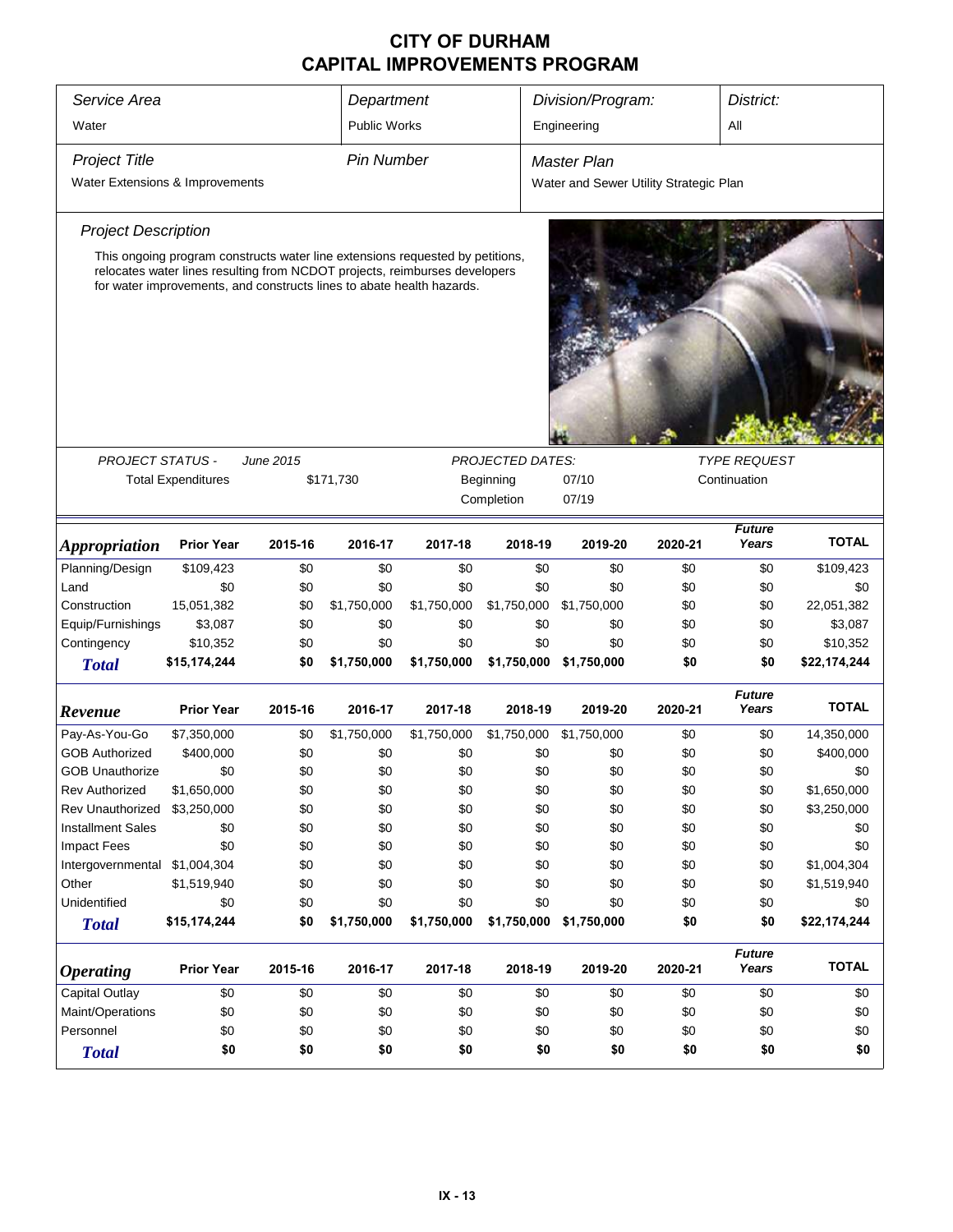| Service Area                           | Department                               |                                                                                                                                                           |                 | Division/Program:<br>District: |                         |                                        |         |                                     |              |  |  |
|----------------------------------------|------------------------------------------|-----------------------------------------------------------------------------------------------------------------------------------------------------------|-----------------|--------------------------------|-------------------------|----------------------------------------|---------|-------------------------------------|--------------|--|--|
| Water                                  |                                          | Water Management                                                                                                                                          |                 | $2,$ All                       |                         |                                        |         |                                     |              |  |  |
| <b>Project Title</b>                   | <b>Pin Number</b>                        |                                                                                                                                                           |                 | <b>Master Plan</b>             |                         |                                        |         |                                     |              |  |  |
| <b>Water Facilities Rehabilitation</b> |                                          |                                                                                                                                                           | 0835-04-72-4043 |                                |                         | Water and Sewer Utility Strategic Plan |         |                                     |              |  |  |
| <b>Project Description</b>             |                                          |                                                                                                                                                           |                 |                                |                         |                                        |         |                                     |              |  |  |
|                                        |                                          | This project is to maintain the infrastructure at the water facilities, enhance the<br>current operation, and maintain compliance with State regulations. |                 |                                |                         |                                        |         |                                     |              |  |  |
|                                        |                                          |                                                                                                                                                           |                 |                                |                         |                                        |         |                                     |              |  |  |
| <b>PROJECT STATUS -</b>                |                                          | June 2015                                                                                                                                                 |                 |                                | <b>PROJECTED DATES:</b> |                                        |         | <b>TYPE REQUEST</b><br>Continuation |              |  |  |
|                                        | <b>Total Expenditures</b><br>\$5,083,790 |                                                                                                                                                           |                 |                                | Beginning<br>Completion | 12/09<br>12/18                         |         |                                     |              |  |  |
|                                        |                                          |                                                                                                                                                           |                 |                                |                         |                                        |         | <b>Future</b>                       |              |  |  |
| <b>Appropriation</b>                   | <b>Prior Year</b>                        | 2015-16                                                                                                                                                   | 2016-17         | 2017-18                        | 2018-19                 | 2019-20                                | 2020-21 | Years                               | <b>TOTAL</b> |  |  |
| Planning/Design                        | \$1,356,000                              | \$0                                                                                                                                                       | \$0             | \$0                            | \$0                     | \$0                                    | \$0     | \$0                                 | \$1,356,000  |  |  |
| Land                                   | \$0                                      | \$0                                                                                                                                                       | \$0             | \$0                            | \$0                     | \$0                                    | \$0     | \$0                                 | \$0          |  |  |
| Construction                           | 28,274,219                               | \$2,100,000                                                                                                                                               | \$2,450,000     | \$1,800,000                    | \$1,300,000             | \$1,300,000 \$1,300,000                |         | \$1,300,000                         | 39,824,219   |  |  |
| Equip/Furnishings                      | \$0                                      | \$0                                                                                                                                                       | \$0             | \$0                            | \$0                     | \$0                                    | \$0     | \$0                                 | \$0          |  |  |
| Contingency                            | \$785,000                                | \$0                                                                                                                                                       | \$0             | \$0                            | \$0                     | \$0                                    | \$0     | \$0                                 | \$785,000    |  |  |
| <b>Total</b>                           | \$30,415,219                             | \$2,100,000                                                                                                                                               | \$2,450,000     | \$1,800,000                    | \$1,300,000             | \$1,300,000 \$1,300,000                |         | \$1,300,000                         | \$41,965,219 |  |  |
| Revenue                                | <b>Prior Year</b>                        | 2015-16                                                                                                                                                   | 2016-17         | 2017-18                        | 2018-19                 | 2019-20                                | 2020-21 | <b>Future</b><br>Years              | <b>TOTAL</b> |  |  |
| Pay-As-You-Go                          | \$1,149,975                              | \$0                                                                                                                                                       | \$0             | \$0                            | \$0                     | \$0                                    | \$0     | \$0                                 | \$1,149,975  |  |  |
| <b>GOB Authorized</b>                  | \$0                                      | \$0                                                                                                                                                       | \$0             | \$0                            | \$0                     | \$0                                    | \$0     | \$0                                 | \$0          |  |  |
| <b>GOB Unauthorize</b>                 | \$0                                      | \$0                                                                                                                                                       | \$0             | \$0                            | \$0                     | \$0                                    | \$0     | \$0                                 | \$0          |  |  |
| Rev Authorized                         | \$3,982,648                              | \$0                                                                                                                                                       | \$0             | \$0                            | \$0                     | \$0                                    | \$0     | \$0                                 | \$3,982,648  |  |  |
| Rev Unauthorized                       | 25,242,796                               | \$2,100,000                                                                                                                                               | \$2,450,000     | \$1,800,000                    | \$1,300,000             | \$1,300,000 \$1,300,000                |         | \$1,300,000                         | 36,792,796   |  |  |
| <b>Installment Sales</b>               | \$0                                      | \$0                                                                                                                                                       | \$0             | \$0                            | \$0                     | \$0                                    | \$0     | \$0                                 | \$0          |  |  |
| <b>Impact Fees</b>                     | \$0                                      | \$0                                                                                                                                                       | \$0             | \$0                            | \$0                     | \$0                                    | \$0     | \$0                                 | \$0          |  |  |
| Intergovernmental                      | \$0                                      | \$0                                                                                                                                                       | \$0             | \$0                            | \$0                     | \$0                                    | \$0     | \$0                                 | \$0          |  |  |
| Other                                  | \$39,800                                 | \$0                                                                                                                                                       | \$0             | \$0                            | \$0                     | \$0                                    | \$0     | \$0                                 | \$39,800     |  |  |
| Unidentified                           | \$0                                      | \$0                                                                                                                                                       | \$0             | \$0                            | \$0                     | \$0                                    | \$0     | \$0                                 | \$0          |  |  |
| <b>Total</b>                           | \$30,415,219                             | \$2,100,000                                                                                                                                               | \$2,450,000     | \$1,800,000                    | \$1,300,000             | \$1,300,000 \$1,300,000                |         | \$1,300,000                         | \$41,965,219 |  |  |
| <b>Operating</b>                       | <b>Prior Year</b>                        | 2015-16                                                                                                                                                   | 2016-17         | 2017-18                        | 2018-19                 | 2019-20                                | 2020-21 | <b>Future</b><br>Years              | <b>TOTAL</b> |  |  |
| <b>Capital Outlay</b>                  | \$0                                      | \$0                                                                                                                                                       | \$0             | \$0                            | \$0                     | \$0                                    | \$0     | \$0                                 | \$0          |  |  |
| Maint/Operations                       | \$0                                      | \$0                                                                                                                                                       | \$0             | \$0                            | \$0                     | \$0                                    | \$0     | \$0                                 | \$0          |  |  |
| Personnel                              | \$0                                      | \$0                                                                                                                                                       | \$0             | \$0                            | \$0                     | \$0                                    | \$0     | \$0                                 | \$0          |  |  |
| <b>Total</b>                           | \$0                                      | \$0                                                                                                                                                       | \$0             | \$0                            | \$0                     | \$0                                    | \$0     | \$0                                 | \$0          |  |  |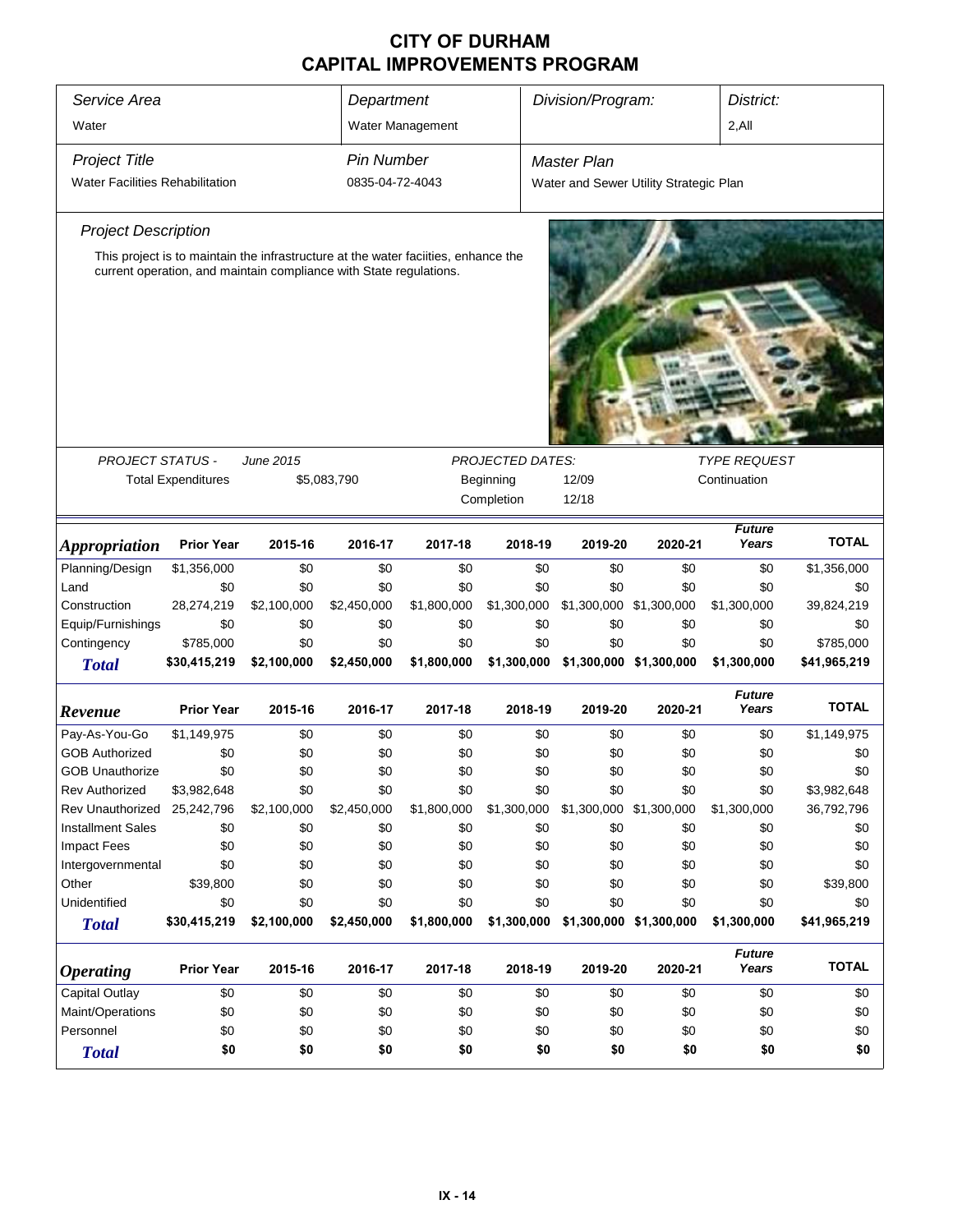| Service Area                  | Department                |                                                                                                                                                                                                                                                                                                                                                                        |         | Division/Program:<br>District: |                         |                                |         |                                     |              |  |  |
|-------------------------------|---------------------------|------------------------------------------------------------------------------------------------------------------------------------------------------------------------------------------------------------------------------------------------------------------------------------------------------------------------------------------------------------------------|---------|--------------------------------|-------------------------|--------------------------------|---------|-------------------------------------|--------------|--|--|
| Water                         | Water Management          |                                                                                                                                                                                                                                                                                                                                                                        |         | $2,$ All                       |                         |                                |         |                                     |              |  |  |
| <b>Project Title</b>          |                           | <b>Pin Number</b>                                                                                                                                                                                                                                                                                                                                                      |         | <b>Master Plan</b>             |                         |                                |         |                                     |              |  |  |
| Water Regulatory Improvements |                           |                                                                                                                                                                                                                                                                                                                                                                        |         |                                |                         | Water and Sewer Strategic Plan |         |                                     |              |  |  |
| <b>Project Description</b>    |                           |                                                                                                                                                                                                                                                                                                                                                                        |         |                                |                         |                                |         |                                     |              |  |  |
|                               |                           | This project consists of Long Term Enhanced Surface Treatment Rule and<br>Safe Drinking Water Act Stage II Disinfection By-Product Rule Improvements<br>that are a result of compliance with new regulations. The projects involve the<br>installation of ultraviolet disinfection, ozone and other ancillary facility<br>improvements at both water treatment plants. |         |                                |                         |                                |         |                                     |              |  |  |
|                               |                           |                                                                                                                                                                                                                                                                                                                                                                        |         |                                |                         |                                |         |                                     |              |  |  |
|                               |                           |                                                                                                                                                                                                                                                                                                                                                                        |         |                                |                         |                                |         |                                     |              |  |  |
| <b>PROJECT STATUS -</b>       | <b>Total Expenditures</b> | June 2015<br>\$3,932,149                                                                                                                                                                                                                                                                                                                                               |         | Beginning                      | <b>PROJECTED DATES:</b> | 12/07                          |         | <b>TYPE REQUEST</b><br>Continuation |              |  |  |
|                               |                           |                                                                                                                                                                                                                                                                                                                                                                        |         |                                | Completion              | 06/17                          |         |                                     |              |  |  |
|                               |                           |                                                                                                                                                                                                                                                                                                                                                                        |         |                                |                         |                                |         |                                     |              |  |  |
| <i><b>Appropriation</b></i>   | <b>Prior Year</b>         | 2015-16                                                                                                                                                                                                                                                                                                                                                                | 2016-17 | 2017-18                        | 2018-19                 | 2019-20                        | 2020-21 | <b>Future</b><br>Years              | <b>TOTAL</b> |  |  |
| Planning/Design               | \$6,000,000               | \$0                                                                                                                                                                                                                                                                                                                                                                    | \$0     | \$0                            | \$0                     | \$0                            | \$0     | \$0                                 | \$6,000,000  |  |  |
| Land                          | \$0                       | \$0                                                                                                                                                                                                                                                                                                                                                                    | \$0     | \$0                            | \$0                     | \$0                            | \$0     | \$0                                 | \$0          |  |  |
| Construction                  | 24,768,000                | \$1,500,000                                                                                                                                                                                                                                                                                                                                                            | \$0     | \$0                            | \$0                     | \$0                            | \$0     | \$0                                 | 26,268,000   |  |  |
| Equip/Furnishings             | \$0                       | \$0                                                                                                                                                                                                                                                                                                                                                                    | \$0     | \$0                            | \$0                     | \$0                            | \$0     | \$0                                 | \$0          |  |  |
| Contingency                   | \$3,000,000               | \$0                                                                                                                                                                                                                                                                                                                                                                    | \$0     | \$0                            | \$0                     | \$0                            | \$0     | \$0                                 | \$3,000,000  |  |  |
| <b>Total</b>                  | \$33,768,000              | \$1,500,000                                                                                                                                                                                                                                                                                                                                                            | \$0     | \$0                            | \$0                     | \$0                            | \$0     | \$0                                 | \$35,268,000 |  |  |
| Revenue                       | <b>Prior Year</b>         | 2015-16                                                                                                                                                                                                                                                                                                                                                                | 2016-17 | 2017-18                        | 2018-19                 | 2019-20                        | 2020-21 | <b>Future</b><br>Years              | TOTAL        |  |  |
| Pay-As-You-Go                 | \$3,152,635               | \$0                                                                                                                                                                                                                                                                                                                                                                    | \$0     | \$0                            | \$0                     | \$0                            | \$0     | \$0                                 | \$3,152,635  |  |  |
| <b>GOB Authorized</b>         | \$0                       | \$0                                                                                                                                                                                                                                                                                                                                                                    | \$0     | \$0                            | \$0                     | \$0                            | \$0     | \$0                                 | \$0          |  |  |
| <b>GOB Unauthorize</b>        | \$0                       | \$0                                                                                                                                                                                                                                                                                                                                                                    | \$0     | \$0                            | \$0                     | \$0                            | \$0     | \$0                                 | \$0          |  |  |
| <b>Rev Authorized</b>         | \$564,395                 | \$0                                                                                                                                                                                                                                                                                                                                                                    | \$0     | \$0                            | \$0                     | \$0                            | \$0     | \$0                                 | \$564,395    |  |  |
| <b>Rev Unauthorized</b>       | 30,050,970                | \$1,500,000                                                                                                                                                                                                                                                                                                                                                            | \$0     | \$0                            | \$0                     | \$0                            | \$0     | \$0                                 | 31,550,970   |  |  |
| <b>Installment Sales</b>      | \$0                       | \$0                                                                                                                                                                                                                                                                                                                                                                    | \$0     | \$0                            | \$0                     | \$0                            | \$0     | \$0                                 | \$0          |  |  |
| <b>Impact Fees</b>            | \$0                       | \$0                                                                                                                                                                                                                                                                                                                                                                    | \$0     | \$0                            | \$0                     | \$0                            | \$0     | \$0                                 | \$0          |  |  |
| Intergovernmental             | \$0                       | \$0                                                                                                                                                                                                                                                                                                                                                                    | \$0     | \$0                            | \$0                     | \$0                            | \$0     | \$0                                 | \$0          |  |  |
| Other                         | \$0                       | \$0                                                                                                                                                                                                                                                                                                                                                                    | \$0     | \$0                            | \$0                     | \$0                            | \$0     | \$0                                 | \$0          |  |  |
| Unidentified                  | \$0                       | \$0                                                                                                                                                                                                                                                                                                                                                                    | \$0     | \$0                            | \$0                     | \$0                            | \$0     | \$0                                 | \$0          |  |  |
| <b>Total</b>                  | \$33,768,000              | \$1,500,000                                                                                                                                                                                                                                                                                                                                                            | \$0     | \$0                            | \$0                     | \$0                            | \$0     | \$0                                 | \$35,268,000 |  |  |
| <b>Operating</b>              | <b>Prior Year</b>         | 2015-16                                                                                                                                                                                                                                                                                                                                                                | 2016-17 | 2017-18                        | 2018-19                 | 2019-20                        | 2020-21 | <b>Future</b><br>Years              | <b>TOTAL</b> |  |  |
| <b>Capital Outlay</b>         | \$0                       | \$0                                                                                                                                                                                                                                                                                                                                                                    | \$0     | \$0                            | \$0                     | \$0                            | \$0     | \$0                                 | \$0          |  |  |
| Maint/Operations              | \$0                       | \$0                                                                                                                                                                                                                                                                                                                                                                    | \$0     | \$0                            | \$0                     | \$0                            | \$0     | \$0                                 | \$0          |  |  |
| Personnel                     | \$0                       | \$0                                                                                                                                                                                                                                                                                                                                                                    | \$0     | \$0                            | \$0                     | \$0                            | \$0     | \$0                                 | \$0          |  |  |
| <b>Total</b>                  | \$0                       | \$0                                                                                                                                                                                                                                                                                                                                                                    | \$0     | \$0                            | \$0                     | \$0                            | \$0     | \$0                                 | \$0          |  |  |